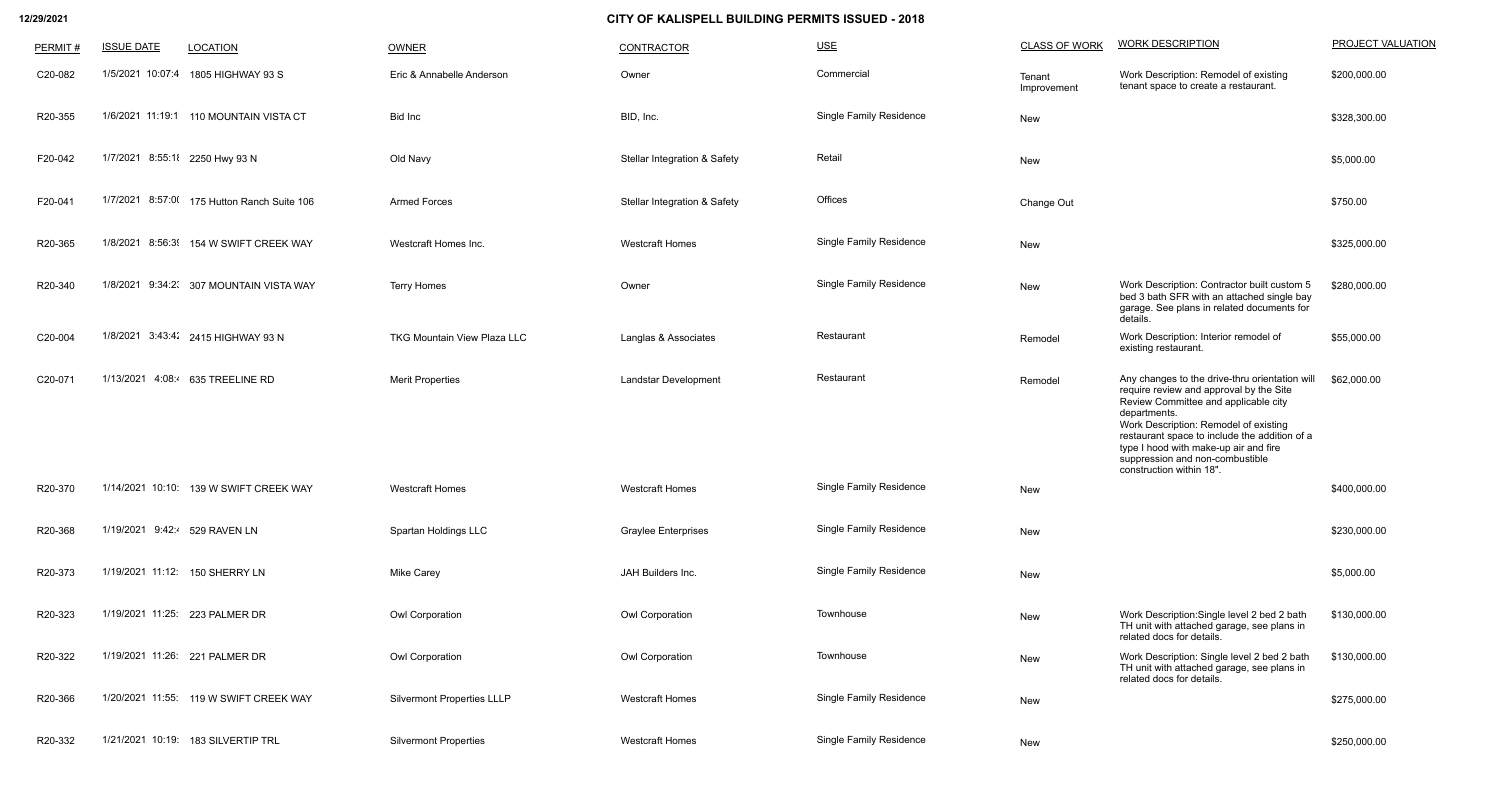| PERMIT# | <b>ISSUE DATE</b>             | <b>LOCATION</b>                      | OWNER                              | <b>CONTRACTOR</b>                    | $USE$                          | <b>CLASS OF WORK</b> | <b>WORK DESCRIPTION</b>                                                                                                                                                                                                                                                                       | PROJECT VALUATION |
|---------|-------------------------------|--------------------------------------|------------------------------------|--------------------------------------|--------------------------------|----------------------|-----------------------------------------------------------------------------------------------------------------------------------------------------------------------------------------------------------------------------------------------------------------------------------------------|-------------------|
| C20-081 |                               | 1/22/2021 9:55: 625 TREELINE RD      | <b>Treeline Center LLC</b>         | <b>AMI Construction</b>              | Offices                        | Remodel              | Work Description: Remodel of existing<br>tenant space to create dental clinic.                                                                                                                                                                                                                | \$95,000.00       |
| C20-097 | 1/22/2021 3:52: 318 S MAIN ST |                                      | Montana Fig LLC                    | Hammerquist & Casalegno Construction | Restaurant                     | Addition             |                                                                                                                                                                                                                                                                                               | \$30,000.00       |
| R20-317 |                               | 1/25/2021 3:58: 811 LAKE FRANCIS DR  | Meadows Edge LLC                   | Edge LLC                             | Townhouse                      | New                  | Work Description: Aurora master plan see<br>related docs.                                                                                                                                                                                                                                     | \$155,950.00      |
| R20-319 |                               | 1/25/2021 4:18: 815 LAKE FRANCIS DR  | Meadows Edge LLC                   | Edge LLC                             | Townhouse                      | New                  |                                                                                                                                                                                                                                                                                               | \$155,950.00      |
| R20-320 |                               | 1/25/2021 4:20: 817 LAKE FRANCIS DR  | Meadows Edge LLC                   | Edge LLC                             | Townhouse                      | New                  | Work Description: Aurora master plan see<br>related docs.                                                                                                                                                                                                                                     | \$155,950.00      |
| R20-334 |                               | 1/26/2021 8:41: 1881 N BELMAR        | <b>Mary Grant</b>                  | <b>Thompsons Restoration</b>         | <b>Single Family Residence</b> | Repair               |                                                                                                                                                                                                                                                                                               | \$150,000.00      |
| R20-270 | 1/26/2021 9:48:               | 326 MOUNTAIN VISTA WAY               | <b>Terry Homes</b>                 | Terry Homes Inc.                     | <b>Single Family Residence</b> | New                  | Work Description: Contractor built 3 bed 2<br>bath 2 story SFR with an attached single bay<br>garage. See plans in related documents for<br>details.                                                                                                                                          | \$230,000.00      |
| R20-318 |                               | 1/26/2021 9:59: 813 LAKE FRANCIS DR  | Meadows Edge LLC                   | Edge LLC                             | Townhouse                      | New                  |                                                                                                                                                                                                                                                                                               | \$155,950.00      |
| R21-001 | 1/26/2021 3:20: 119 OWL LOOP  |                                      | Michael Allen                      | <b>RM Allen Construction</b>         | <b>Single Family Residence</b> | New                  | Work Description: Single story SFR, two bay<br>garage, 4 bed 3 bath see plans in related<br>documents for details.                                                                                                                                                                            | \$250,000.00      |
| F20-040 | 1/26/2021 5:00:               | 185 CRESTLINE AVE, 59901             | Immanuel Lutheran Skilled Nursring | Western States Fire Protection Co    | <b>Assisted Living</b>         | Remodel              |                                                                                                                                                                                                                                                                                               | \$30,000.00       |
| R20-354 |                               | 1/28/2021 11:43: 1224 EDWARDS LN     | Meadows Edge                       | Edge LLC                             | <b>Single Family Residence</b> | New                  |                                                                                                                                                                                                                                                                                               | \$153,400.00      |
| C20-057 |                               | 2/2/2021 1:08:3 2310 HIGHWAY 93 N    | <b>Bob Pohlman</b>                 | Robert W. Ross Bldg Const            | Restaurant                     | New                  |                                                                                                                                                                                                                                                                                               | \$91,200.00       |
| R21-003 |                               | 2/2/2021 2:17:24 250 TRIPLE CREEK DR | <b>Trophies Foundation</b>         | <b>Bighorn Development</b>           | <b>Single Family Residence</b> | New                  | Work Description: Single story, single bay<br>garage 3 bed 2 bath SFR. See plans in<br>related documents for details.                                                                                                                                                                         | \$250,000.00      |
| C20-062 | 2/2/2021 2:18:16 1 S MAIN ST  |                                      | Lucero Roybal Investments          | Owner                                | Commercial                     | Remodel              | ARC condition: Tiles must be the darker<br>wood sample provided to ARC 9/22/20.<br>Future sign placement is recommended<br>above the upper windows in a similar<br>fashion to adjacent historic properties.<br>Work Description: Remodel of existing<br>space, post fire, per approved plans. | \$65,000.00       |
| R20-353 |                               | 2/3/2021 4:39:44 502 SPARROW RD      | Spartan Holdings                   | <b>Graylee Enterprises</b>           | <b>Single Family Residence</b> | New                  | Work Description: 1500 1 story master plan.<br>See plan in related documents for details                                                                                                                                                                                                      | \$215,000.00      |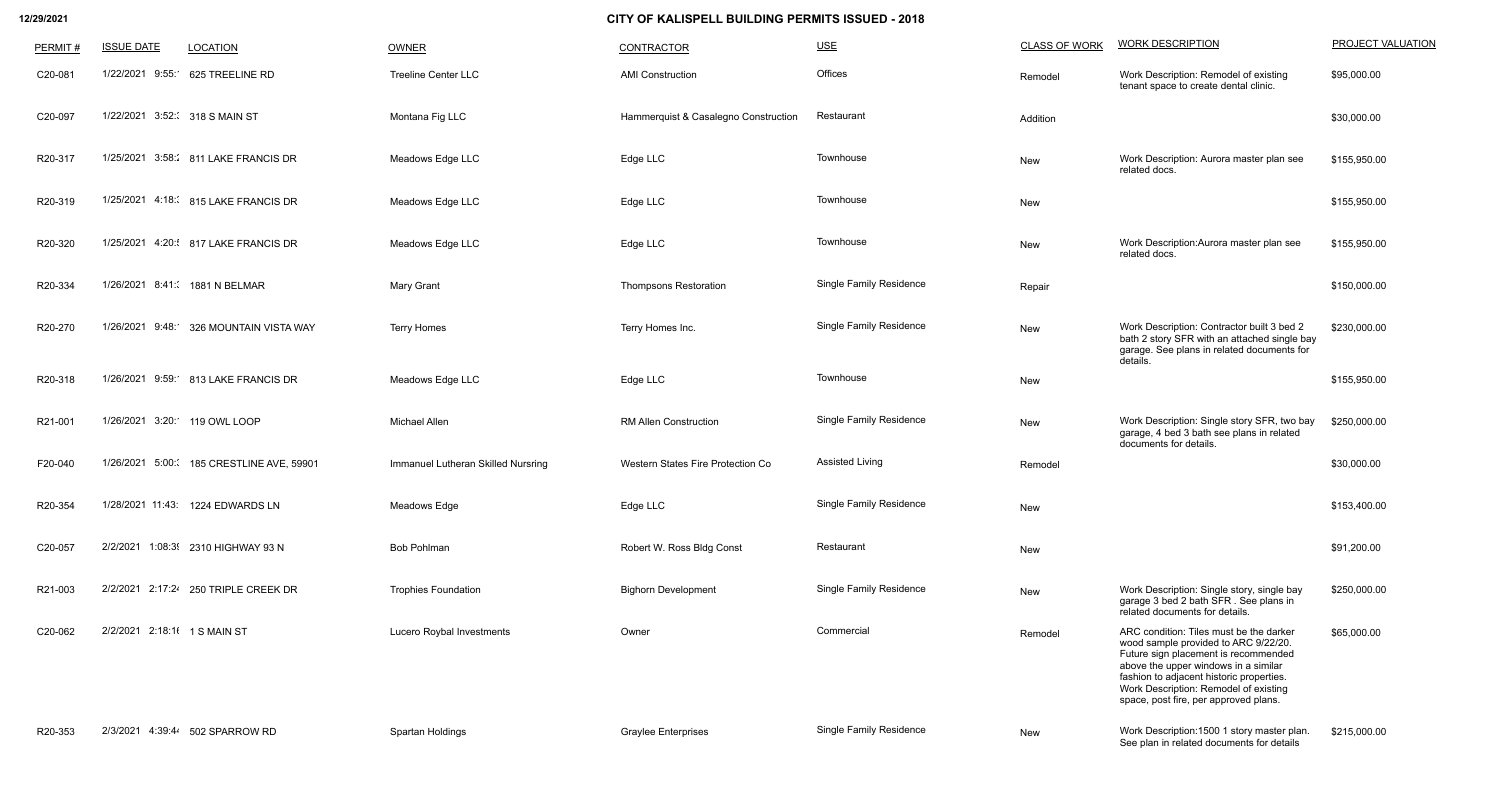| PERMIT# | <b>ISSUE DATE</b>               | <b>LOCATION</b>                      | OWNER                             | <b>CONTRACTOR</b>               | $USE$                          | <b>CLASS OF WORK</b> | <b>WORK DESCRIPTION</b>                                                                                                                              | <b>PROJECT VALUATION</b> |
|---------|---------------------------------|--------------------------------------|-----------------------------------|---------------------------------|--------------------------------|----------------------|------------------------------------------------------------------------------------------------------------------------------------------------------|--------------------------|
| R20-371 | 2/3/2021 4:41:38 537 RAVEN LN   |                                      | Spartan Holdings LLC              | <b>Graylee Enterprises</b>      | <b>Single Family Residence</b> | New                  |                                                                                                                                                      | \$215,000.00             |
| R20-345 |                                 | 2/3/2021 4:43:0 505 SPARROW RD       | Spartan Holdings LLC              | <b>Graylee Enterprises</b>      | Single Family Residence        | New                  | Work Description: 1500 single story master<br>plan.                                                                                                  | \$215,000.00             |
| R21-013 |                                 | 2/4/2021 8:13:2 801 FOXGLOVE DR      | <b>KNIC</b>                       | Point Arbor Inc.                | Townhouse                      | New                  |                                                                                                                                                      | \$167,351.00             |
| R21-014 |                                 | 2/4/2021 8:16:0/ 803 FOXGLOVE DR     | <b>KNIC</b>                       | Point Arbor Inc.                | Townhouse                      | New                  |                                                                                                                                                      | \$167,351.00             |
| R21-015 |                                 | 2/4/2021 8:17:2: 829 FOXGLOVE DR     | <b>KNIC</b>                       | Point Arbor Inc.                | Townhouse                      | New                  |                                                                                                                                                      | \$167,351.00             |
| R21-016 |                                 | 2/4/2021 8:20:4' 831 FOXGLOVE DR     | <b>KNIC</b>                       | Point Arbor Inc.                | Townhouse                      | New                  |                                                                                                                                                      | \$167,351.00             |
| R21-007 |                                 | 2/4/2021 9:43:3 1309 3RD ST W        | <b>Richard McFate</b>             | Owner                           | <b>Single Family Residence</b> | Remodel              | Work Description: Basement finish of<br>existing SFR, scope to include insulation<br>and finish work, minor framing. Addition of<br>Co/smoke alarms. | \$3,000.00               |
| C20-020 |                                 | 2/4/2021 3:46:0  1920 JEFFERSON BLVD | Eagle Valley Ranch Apts LLC       | <b>Precision Builders</b>       | Apartments                     | New                  | Work Description: Build a 24 unit 3 story<br>apartment building.                                                                                     | \$2,650,000.00           |
| R21-005 | 2/8/2021 11:03:2 343 3RD AVE E  |                                      | <b>Lindsay Abernethy</b>          | Plevel Construction, Inc.       | <b>Single Family Residence</b> | New                  | Work Description: Rebuild covered front<br>porch                                                                                                     | \$2,500.00               |
| C20-085 |                                 | 2/8/2021 12:15:0 1151 N MERIDIAN RD  | <b>UPS</b>                        | <b>Tiger Material Handling</b>  | Commercial                     | New                  | Work Description: Install conveyor system.                                                                                                           | \$351,800.00             |
| R21-006 | 2/8/2021 12:42:3 791 1ST AVE EN |                                      | Tom & Dorothy Hollo               | Wood Haus LLC                   | <b>Single Family Residence</b> | Remodel              | Work Description: Add legal egress window<br>to existing window opening in existing house                                                            | \$1,000.00               |
| R21-024 |                                 | 2/9/2021 3:10:3( 1391 DESTINY LN     | <b>Team Development</b>           | Mountain Reign Construction LLC | Townhouse                      | New                  |                                                                                                                                                      | \$124,939.50             |
| R21-025 |                                 | 2/9/2021 3:11:26 1387 DESTINY LN     | <b>Team Development</b>           | Mountain Reign Construction LLC | Townhouse                      | New                  |                                                                                                                                                      | \$124,939.50             |
| R20-364 |                                 | 2/11/2021 1:23:( 1029 4TH AVE W      | <b>American Properties</b>        | Owner                           | <b>Single Family Residence</b> | New                  |                                                                                                                                                      | \$220,000.00             |
| R20-367 |                                 | 2/18/2021 10:40: 151 W MONTURE RDG   | <b>Silvermont Properties LLLP</b> | <b>Westcraft Homes</b>          | <b>Single Family Residence</b> | New                  |                                                                                                                                                      | \$275,000.00             |
| R21-022 |                                 | 2/18/2021 4:58: 1383 DESTINY LN      | <b>Team Development</b>           | Mountain Reign Construction LLC | Townhouse                      | New                  |                                                                                                                                                      | \$124,939.50             |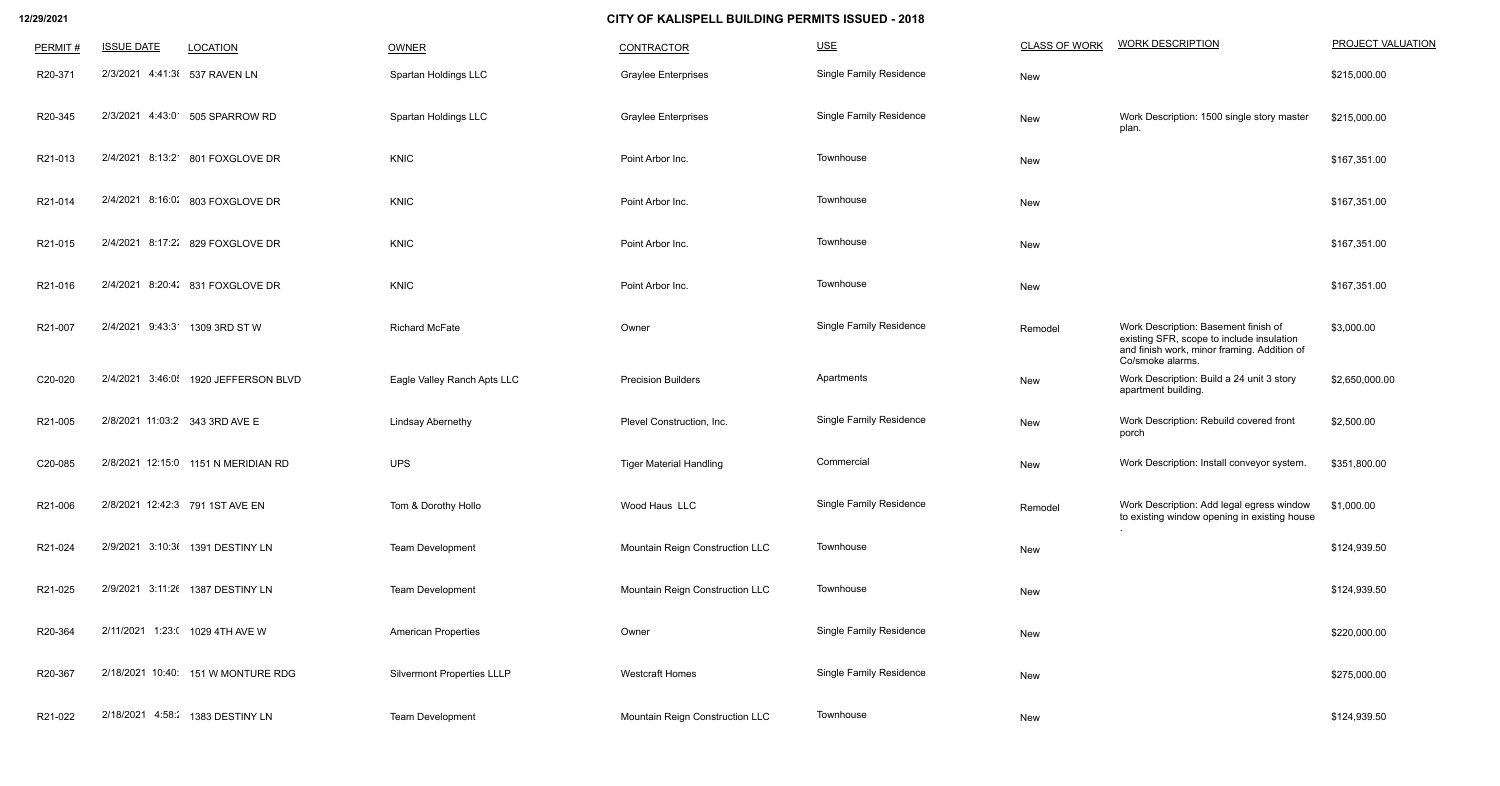| PERMIT# | <b>ISSUE DATE</b>               | <b>LOCATION</b>                    | OWNER                                 | <b>CONTRACTOR</b>                       | USE                            | <b>CLASS OF WORK</b> | <b>WORK DESCRIPTION</b>                                                                                                                                | <b>PROJECT VALUATION</b> |
|---------|---------------------------------|------------------------------------|---------------------------------------|-----------------------------------------|--------------------------------|----------------------|--------------------------------------------------------------------------------------------------------------------------------------------------------|--------------------------|
| R21-023 | 5:00:<br>2/18/2021              | 1379 DESTINY LN                    | <b>Team Development</b>               | Mountain Reign Construction LLC         | Townhouse                      | New                  |                                                                                                                                                        | \$124,939.50             |
| F21-007 |                                 | 2/22/2021 2:03: 35 TREELINE RD     | Chick-Fil-A                           | <b>Stellar Integration &amp; Safety</b> |                                |                      |                                                                                                                                                        | \$696.22                 |
| R21-031 |                                 | 2/23/2021 8:32: 781 FOXGLOVE DR    | <b>KNIC</b>                           | Point Arbor Inc.                        | <b>Single Family Residence</b> | New                  | Work Description: fir master plan see related<br>docs.                                                                                                 | \$162,351.00             |
| C21-007 | 2/23/2021 3:44:( 1205 S MAIN ST |                                    | <b>Atrium Cowork LLC</b>              | Owner                                   | Offices                        | Remodel              |                                                                                                                                                        | \$180,000.00             |
| C21-009 | 2/24/2021 9:33:( 201 1ST AVE E  |                                    | <b>City of Kalispell</b>              | <b>Camas Creek Contracting</b>          | <b>Government Facility</b>     | Remodel              |                                                                                                                                                        | \$140,000.00             |
| R21-027 | 2/24/2021 11:02: 48 9TH AVE W   |                                    | <b>Gail Rieg</b>                      | Owner                                   | <b>Single Family Residence</b> | New                  | Work Description: Owner built 2 bed 2 bath<br>SFR see plans in related documents for<br>details.                                                       | \$100,000.00             |
| R21-012 | 2/24/2021 12:20: 130 TAELOR RD  |                                    | <b>Northwind Developments</b>         | Owner                                   | <b>Single Family Residence</b> | New                  |                                                                                                                                                        | \$300,000.00             |
| R20-356 |                                 | 2/24/2021 1:04: 845 SOUTH CAMAS LN | Meadows Edge LLC                      | Edge LLC                                | <b>Single Family Residence</b> | New                  |                                                                                                                                                        | \$148,150.00             |
| C20-061 |                                 | 2/25/2021 2:20: 31 THREE MILE DR   | Robin Lyon                            | Anderson Contracting/Valley Source      | Warehouse                      | New                  |                                                                                                                                                        | \$550,000.00             |
| R21-029 |                                 | 3/1/2021 8:59:4 304 BLUEBELL RD    | <b>KNIC</b>                           | Point Arbor Inc.                        | <b>Single Family Residence</b> | New                  |                                                                                                                                                        | \$167,351.00             |
| R21-046 | 3/1/2021 11:14:3 136 5TH AVE E  |                                    | Joe & Colleen Unterreiner             | AB Home Repair                          | <b>Single Family Residence</b> | Remodel              |                                                                                                                                                        | \$4,000.00               |
| R21-028 |                                 | 3/2/2021 8:02:3( 126 SHELLAN WAY   | Bighorn Development & Homebuilder Inc | <b>Bighorn Development</b>              | <b>Single Family Residence</b> | New                  | Work Description: Contractor built 4 bed 3<br>bat two story SFR with an attached single<br>bay garage. See plans in related documents<br>for details.  | \$250,000.00             |
| F21-013 |                                 | 3/2/2021 1:26:5' 205 SUNNY VIEW LN | <b>Summit Medical Fitness</b>         | Systems Northwest, LLC                  | Commercial                     | Change Out           |                                                                                                                                                        | \$8,699.38               |
| R21-032 |                                 | 3/2/2021 2:27:2 120 THEODORE ST    | <b>XW Consulting LLC</b>              | <b>XW Consulting LLC</b>                | <b>Single Family Residence</b> | New                  | Work Description: Contractor built 4 bed 3<br>bath two story SFR with an attached single<br>bay garage. See plans in related documents<br>for details. | \$200,000.00             |
| R21-010 |                                 | 3/3/2021 9:38:04 123 W MONTURE CT  | <b>Westcraft Homes Inc</b>            | <b>Westcraft Homes</b>                  | <b>Single Family Residence</b> | New                  | Work Description: Contractor built 3bed 3<br>bath with bonus, two story SFR with an<br>attached garage. See plans in related<br>documents for details. | \$275,000.00             |
| R21-034 |                                 | 3/3/2021 4:24:4 203 NORTHLAND DR   | Ty Wantaja                            | Owner                                   | <b>Single Family Residence</b> | New                  | Work Description: SFR new construction,<br>see plans in related documents for details.                                                                 | \$400,000.00             |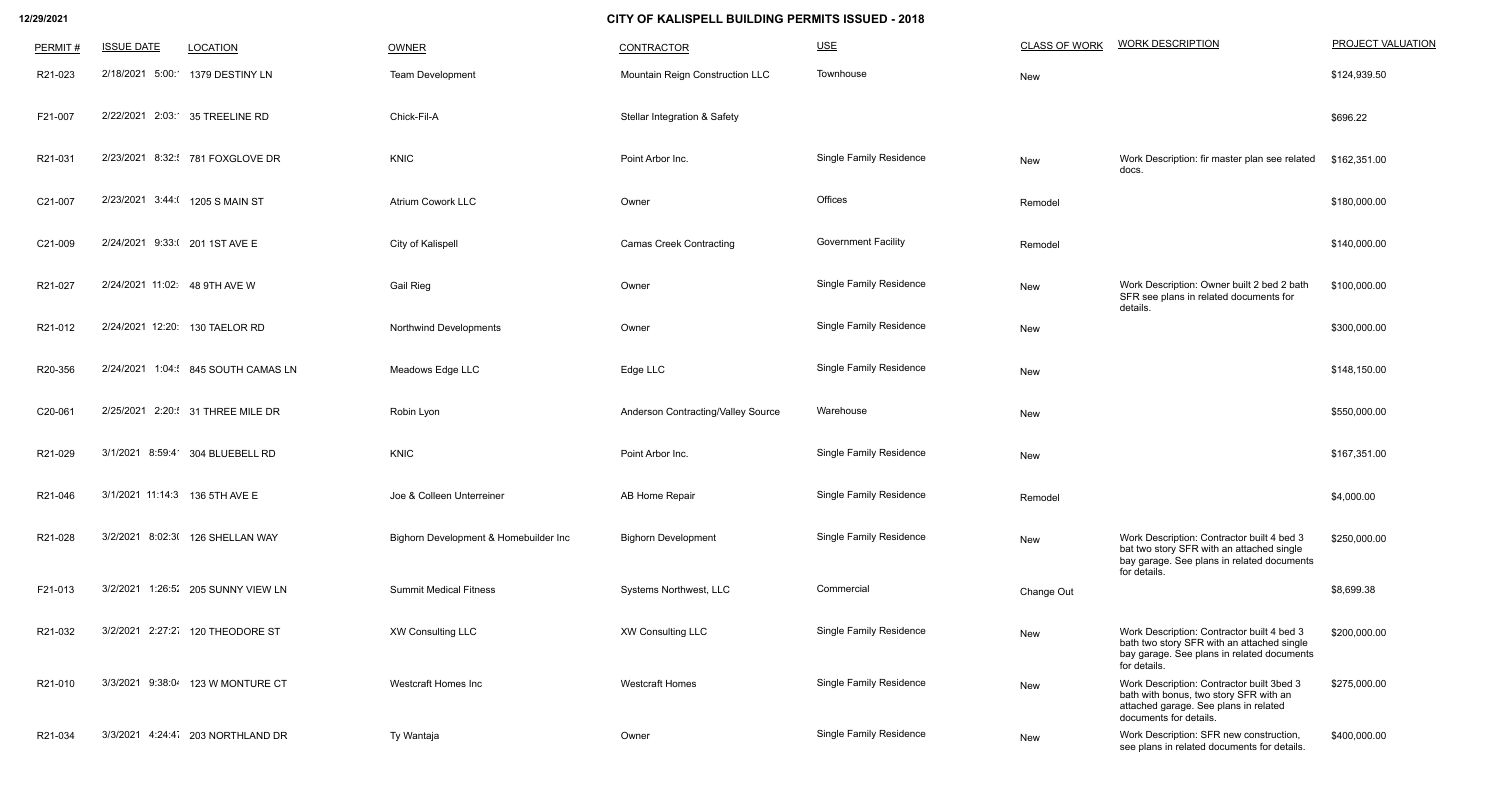| PERMIT# | <b>ISSUE DATE</b>               | <b>LOCATION</b>                    | <b>OWNER</b>                             | CONTRACTOR                              | $USE$                          | <b>CLASS OF WORK</b> | <b>WORK DESCRIPTION</b>                                                                                                                                                       | PROJECT VALUATION |
|---------|---------------------------------|------------------------------------|------------------------------------------|-----------------------------------------|--------------------------------|----------------------|-------------------------------------------------------------------------------------------------------------------------------------------------------------------------------|-------------------|
| R20-363 |                                 | 3/4/2021 3:37:29 1213 3RD AVE E    | Noah Wenger                              | Owner                                   | <b>Single Family Residence</b> | Addition             |                                                                                                                                                                               | \$15,000.00       |
| R20-377 |                                 | 3/5/2021 9:33:4 247 NORTHLAND DR   | <b>Ron Catlett</b>                       | <b>Ron Catlett Construction</b>         | <b>Single Family Residence</b> | New                  | Work Description: Contractor built custom 4<br>bed 3 bath single story in a basement (SFR<br>) with a 2 stall attached garage. See plans in<br>related documents for details. | \$275,000.00      |
| R21-036 | 3/5/2021                        | 4:05:14 919 1ST AVE E              | Kelly Smith                              | Plevel Construction, Inc.               | <b>Single Family Residence</b> | Addition             | Work Description: Addition and remodel to<br>existing SFR, see plans in related docs for<br>details.                                                                          | \$385,000.00      |
| R21-030 |                                 | 3/8/2021 11:36:4 779 FOXGLOVE DR   | <b>KNIC</b>                              | Point Arbor Inc.                        | <b>Single Family Residence</b> | New                  |                                                                                                                                                                               | \$167,351.00      |
| R21-048 | 3/8/2021 11:40:1                | 164 WERNER PEAK TRL                | Westcraft Homes Inc                      | <b>Westcraft Homes</b>                  | <b>Single Family Residence</b> | New                  | Work Description: ELM master plan see<br>related documents for details.                                                                                                       | \$375,000.00      |
| F20-046 |                                 | 3/9/2021 9:43:2( 795 GRANDVIEW DR  | <b>Flathead Valley Community College</b> | <b>Elite Fire Protection</b>            | School                         | New                  |                                                                                                                                                                               | \$216,323.00      |
| F21-001 | 3/9/2021 9:49:29                | 1910 JEFFERSON BLVD                | Eagel Valley Ranch Aparmtents LLC        | <b>Elite Fire Protection</b>            | Apartments                     | New                  |                                                                                                                                                                               | \$55,931.00       |
| R20-374 | 3/9/2021 3:07:4( 156 ALI LOOP   |                                    | Bid Inc                                  | BID, Inc.                               | <b>Single Family Residence</b> | New                  | Work Description: Contractor built 4 bed 3<br>bath two story SFR with an attached two bay<br>garage. See plans in related documents for                                       | \$317,139.00      |
| C21-011 |                                 | 3/9/2021 3:18:1. 320 SUNNY VIEW LN | Flathead Hospital Development Company    | <b>Swank Enterprises</b>                | Hospital                       | New                  | details. See truss engineering.                                                                                                                                               | \$391,600.00      |
| C21-005 |                                 | 3/9/2021 4:37:2( 25 COMMONS WAY    | <b>MVF LLC</b>                           | Hammerquist & Casalegno Construction    | Retail                         | Remodel              |                                                                                                                                                                               | \$100,000.00      |
| C20-010 |                                 | 3/10/2021 10:23: 401 TWO MILE DR   | <b>Brytech Crossings LLC</b>             | <b>Denman Construction</b>              | Commercial                     | New                  | Work Description: Build lift station structure.                                                                                                                               | \$50,000.00       |
| R21-020 | 3/11/2021 8:51:1 502 RAVEN LN   |                                    | Spartan Holding LLC                      | <b>Graylee Enterprises</b>              | <b>Single Family Residence</b> | New                  | Work Description: See master plan 1436 in<br>related docs.                                                                                                                    | \$220,000.00      |
| R21-038 | 3/11/2021 11:58: 386 1ST AVE EN |                                    | Juergen Gottzsky                         | Northwest Carpentry LLC                 | Garage/Carport                 | New                  |                                                                                                                                                                               | \$10,000.00       |
| F20-033 |                                 | 3/11/2021 1:26: 1151 N MERIDIAN RD | Kalispell UPS                            | <b>Elite Fire Protection</b>            |                                |                      |                                                                                                                                                                               | \$202,106.00      |
| R21-039 |                                 | 3/12/2021 12:45: 177 BUFFALO STAGE | Chad Hill                                | Owner                                   | <b>Accessory Building</b>      | New                  | Work Description: Patio Cover see plans in<br>related docs.                                                                                                                   | \$1,800.00        |
| F20-043 |                                 | 3/12/2021 4:47: 1151 N MERIDIAN RD | <b>UPS</b>                               | <b>Stellar Integration &amp; Safety</b> |                                |                      |                                                                                                                                                                               | \$17,525.00       |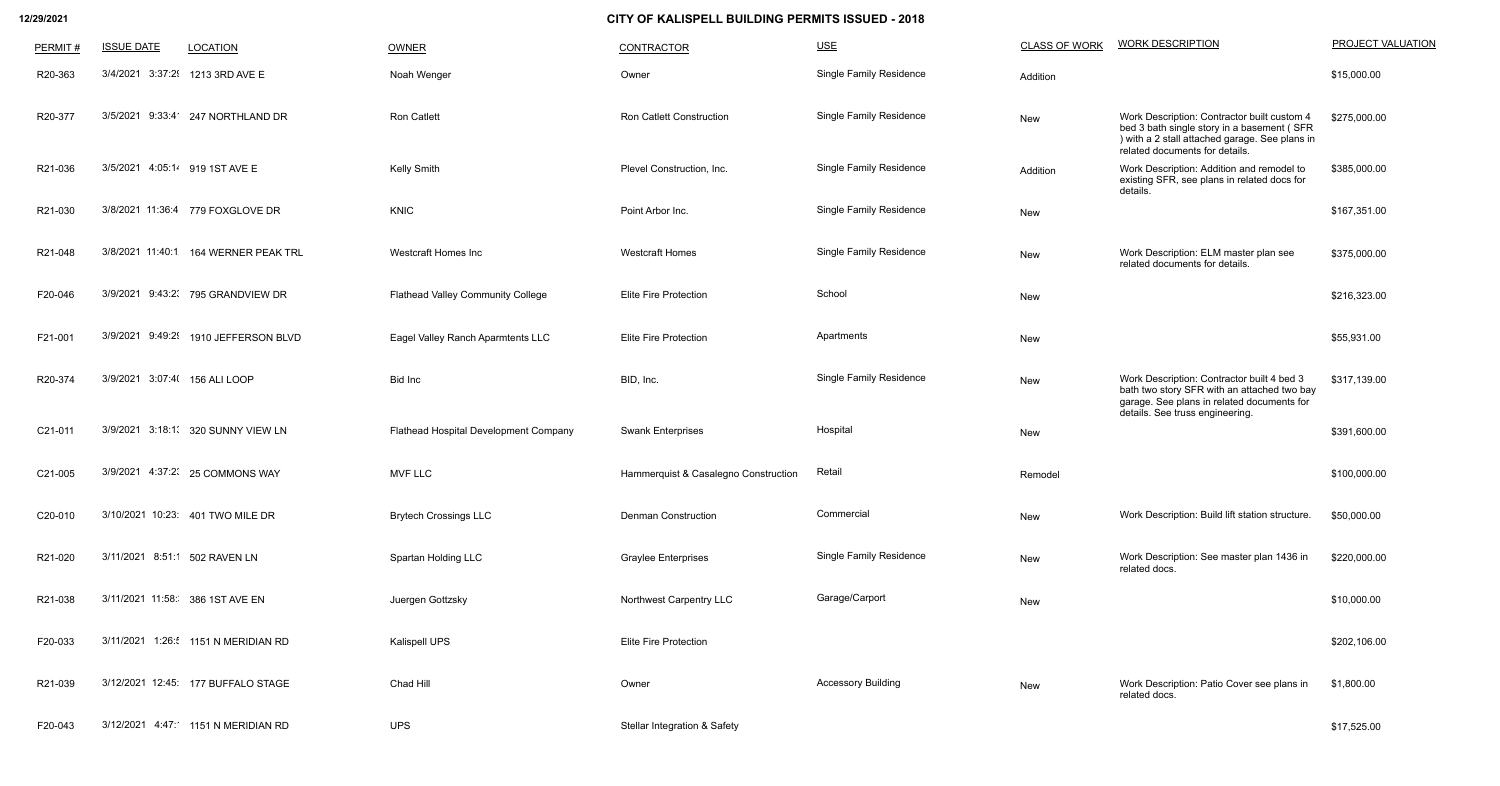| PERMIT# | <b>ISSUE DATE</b>           | <b>LOCATION</b>                        | OWNER                           | <b>CONTRACTOR</b>                       | $USE$                          | <b>CLASS OF WORK</b>  | <b>WORK DESCRIPTION</b>                                                                                                                                                                         | PROJECT VALUATION      |
|---------|-----------------------------|----------------------------------------|---------------------------------|-----------------------------------------|--------------------------------|-----------------------|-------------------------------------------------------------------------------------------------------------------------------------------------------------------------------------------------|------------------------|
| R21-008 | 3/15/2021 9:39:0            | 148 NORTHLAND DR                       | <b>Bridgeland Development</b>   | <b>Westcraft Homes</b>                  | <b>Single Family Residence</b> | New                   | Work Description: See Nordic master plan in<br>related documents for details.                                                                                                                   | \$275,000.00           |
| R20-336 |                             | 3/15/2021 9:40: 144 Meadows Vista Loop | Meadows West Property LP        | <b>Westcraft Homes</b>                  | <b>Duplex</b>                  | New                   | Work Description: Contractor built VB<br>duplex, 3 bed 3 bath per unit with 1 hour<br>separation at living and draft stop in trusses<br>see exception. See plan in related docs for<br>details. | \$1.00<br>\$650,000.00 |
| F21-002 |                             | 3/17/2021 9:36:4 625 TREELINE RD       | <b>Treeline Center LLC</b>      | <b>Stellar Integration &amp; Safety</b> | Commercial                     | New                   |                                                                                                                                                                                                 | \$1,000.00             |
| R20-313 |                             | 3/18/2021 9:35: 837 LAKE FRANCIS DR    | Meadows Edge LLC                | Edge LLC                                | Townhouse                      | New                   |                                                                                                                                                                                                 | \$170,950.00           |
| R20-314 |                             | 3/18/2021 9:40: 839 LAKE FRANCIS DR    | Meadows Edge LLC                | Edge LLC                                | Townhouse                      | New                   | Work Description: Aurora master plan see<br>related docs                                                                                                                                        | \$155,950.00           |
| R20-315 |                             | 3/18/2021 9:45: 841 LAKE FRANCIS DR    | Meadows Edge LLC                | Edge LLC                                | Townhouse                      | New                   | Work Description: Aurora master plan see<br>plans in related docs                                                                                                                               | \$155,950.00           |
| R20-316 |                             | 3/18/2021 9:48: 843 Lake Francis Dr    | Meadows Edge LLC                | Edge LLC                                | Townhouse                      | New                   | Work Description: Master master plan see<br>plans in related docs                                                                                                                               | \$170,950.00           |
| R20-329 |                             | 3/18/2021 9:50: 821 LAKE FRANCIS DR    | Meadows Edge LLC                | Edge LLC                                | Townhouse                      | New                   | Work Description: Aurora master plan see<br>related docs                                                                                                                                        | \$155,950.00           |
| R20-330 | 3/18/2021 9:52:             | 823 LAKE FRANCIS DR                    | Meadows Edge                    | Edge LLC                                | Townhouse                      | New                   | Work Description: Aurora master plan see<br>related docs                                                                                                                                        | \$155,950.00           |
| R20-331 |                             | 3/18/2021 9:58:4 825 LAKE FRANCIS DR   | Meadows Edge LLC                | Edge LLC                                | Townhouse                      | New                   | Work Description: Aurora master plan see<br>related docs                                                                                                                                        | \$155,950.00           |
| R21-009 |                             | 3/29/2021 8:41: 104 NORTHLAND DR       | <b>Bridgeland Development</b>   | <b>Westcraft Homes</b>                  | <b>Single Family Residence</b> | New                   | Work Description: Lund master plan, see<br>plans in related documents for details.                                                                                                              | \$275,000.00           |
| R20-261 |                             | 3/29/2021 1:46: 15 GLACIER VIEW DR     | 406 For Kids                    | <b>Compass Construction</b>             | <b>Single Family Residence</b> | <b>New</b>            |                                                                                                                                                                                                 | \$600,000.00           |
| C21-008 |                             | 3/29/2021 2:53: 1220 WHITEFISH STAGE   | Mann Financial Inc              | <b>Sock Construction</b>                | Offices                        | Tenant<br>Improvement | Work Description: Partial remodel of existing<br>tenant space.                                                                                                                                  | \$120,000.00           |
| C21-004 | 3/31/2021 8:50: 29 3RD ST E |                                        | <b>KM Building Holdings LLC</b> | The Wild Woodpecker                     | Restaurant                     | Tenant<br>Improvement |                                                                                                                                                                                                 | \$40,000.00            |
| R21-044 |                             | 3/31/2021 10:30: 2115 BLACK BIRD LN    | Spartan Holding LLC             | <b>Graylee Enterprises</b>              | <b>Single Family Residence</b> | <b>New</b>            | Work Description: 1500 SF 2 story master<br>plan see related docs for details.                                                                                                                  | \$220,000.00           |
| R21-026 |                             | 3/31/2021 10:32: 537 SPARROW RD        | Spartan Holdings                | <b>Graylee Enterprises</b>              | <b>Single Family Residence</b> |                       | Work Description: See 1436 2s master plan<br>in related docs.                                                                                                                                   | \$220,000.00           |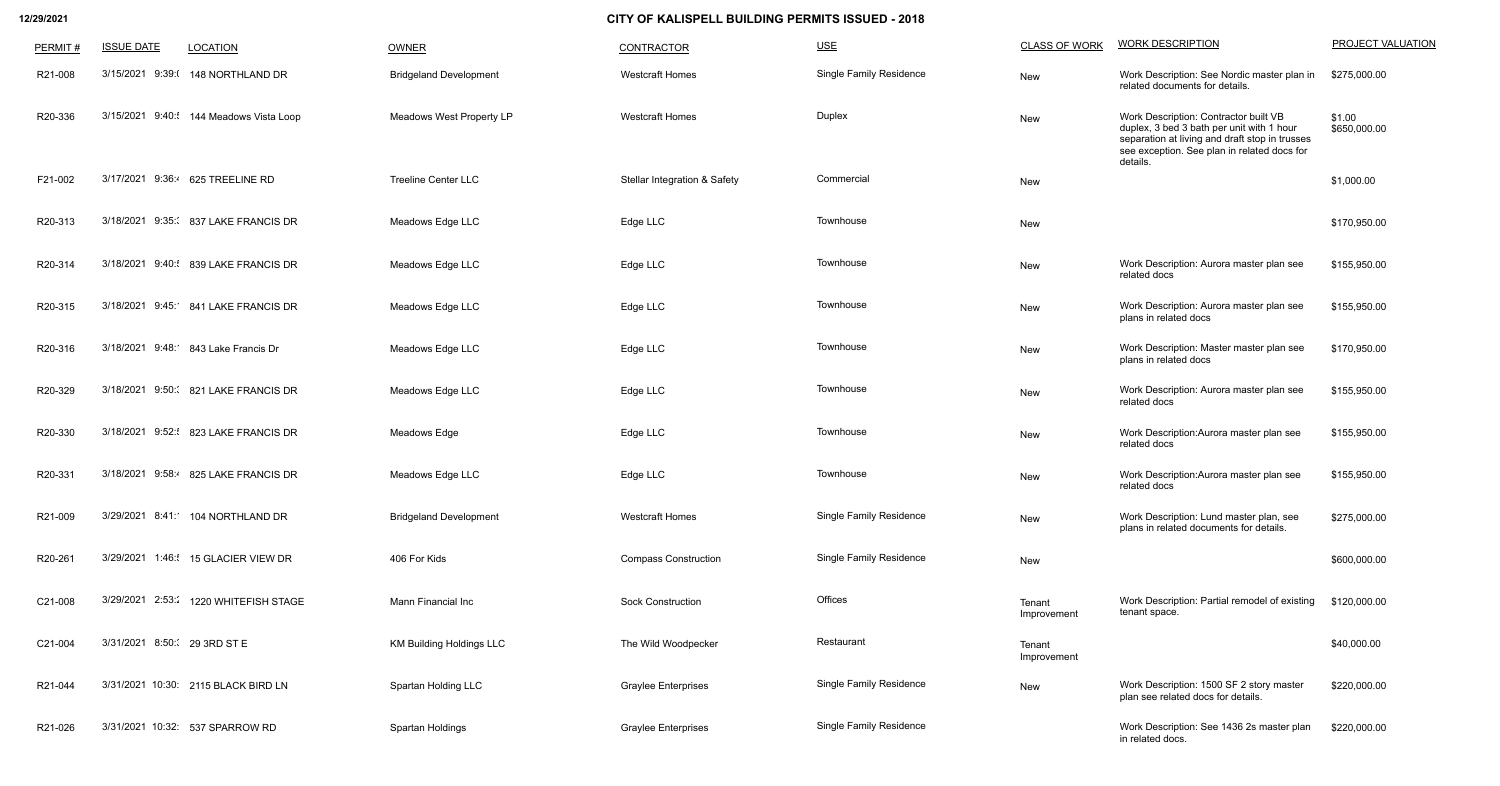| PERMIT# | <b>ISSUE DATE</b>               | <b>LOCATION</b>                        | OWNER                             | <b>CONTRACTOR</b>               | $USE$                          | <b>CLASS OF WORK</b>  | <b>WORK DESCRIPTION</b>                                                                                                                                   | <b>PROJECT VALUATION</b> |
|---------|---------------------------------|----------------------------------------|-----------------------------------|---------------------------------|--------------------------------|-----------------------|-----------------------------------------------------------------------------------------------------------------------------------------------------------|--------------------------|
| R21-004 | 3/31/2021 10:35: 534 RAVEN LN   |                                        | Spartan Holdings LLC              | <b>Graylee Enterprises</b>      | <b>Single Family Residence</b> | New                   |                                                                                                                                                           | \$220,000.00             |
| R21-011 | 4/1/2021 9:45:2 128 OWL LOOP    |                                        | <b>Kirk Pederson</b>              | Owner                           | <b>Single Family Residence</b> | New                   | Work Description: Contractor built 4 bed 3<br>bath two level SFR with an attached 2 bay<br>garage. See plans in related doc for details.                  | \$400,000.00             |
| C20-002 | 4/2/2021 4:23:4( 720 2ND ST E   |                                        | Northern Montana Dental PLLC      | R Porch Construction            | Offices                        | Remodel               | Work Description: Remodel of existing<br>dental office.                                                                                                   | \$145,000.00             |
| F21-015 | 4/5/2021 8:24:04 201 1ST AVE E  |                                        | City of Kalispell                 | <b>Flathead Fire Protection</b> | Commercial                     | Remodel               |                                                                                                                                                           | \$3,700.00               |
| C20-075 | 4/5/2021 2:39:2( 380 Lilac Loop |                                        | <b>Silvermont Properties</b>      | <b>Denman Construction</b>      | Apartments                     | New                   |                                                                                                                                                           | \$2,394,786.58           |
| R21-053 | 4/6/2021 9:40:5 280 KARA DR     |                                        | FTF LLC                           | <b>Bighorn Development</b>      | <b>Single Family Residence</b> | New                   | Work Description: Contractor built 3 bed 3<br>bath two level SFR with an attached single<br>bay garage, see plans in related documents<br>for details.    | \$250,000.00             |
| R21-037 |                                 | 4/6/2021 11:57:4 116 NORTHLAND DR      | <b>Bridgeland Development</b>     | <b>Westcraft Homes</b>          | <b>Single Family Residence</b> | New                   | Work Description: Master Madison see<br>attached documents                                                                                                | \$350,000.00             |
| R21-042 |                                 | 4/6/2021 11:59:1 127 W SWIFT CREEK WAY | <b>Silvermont Properties LLLP</b> | <b>Westcraft Homes</b>          | <b>Single Family Residence</b> | New                   | Work Description: Elm master plan see<br>related docs.                                                                                                    | \$425,000.00             |
| R21-041 |                                 | 4/6/2021 12:01:0 156 WERNER PEAK TRL   | <b>Silvermont Properties LLLP</b> | <b>Westcraft Homes</b>          | <b>Single Family Residence</b> | New                   | Work Description: ELM master plan see<br>related docs.                                                                                                    | \$325,000.00             |
| C21-018 | 4/7/2021 10:25:0 208 1ST AVE E  |                                        | <b>KM Building Holdings LLC</b>   | <b>Compass Construction</b>     | Commercial                     | New                   | Work Description: Remodel of interior tenant<br>space.                                                                                                    | \$10,000.00              |
| R21-047 |                                 | 4/8/2021 4:31:4 100 LEISURE DR         | Dirk Johnson                      | <b>Ron Catlett Construction</b> | <b>Single Family Residence</b> | New                   | Work Description: Contractor built single<br>level 3 bed 2 bath with an attached two bay<br>garage. See plans in related documents for<br>details.        | \$335,000.00             |
| R21-043 | 4/12/2021 8:24: 130 6TH ST E    |                                        | Doug & Ashley Mason               | Owner                           | <b>Single Family Residence</b> | New                   | Work Description: 3 bed 2 bath two level<br>SFR, see plans in related documents for<br>details.                                                           | \$200,000.00             |
| R21-045 |                                 | 4/12/2021 9:37: 120 NORTHRISE LN       | Dennis & Ann Martinson            | Lee Selders Construction Inc    | <b>Single Family Residence</b> | New                   | Work Description: Contractor built 2 bed 2.5<br>bath two level SFR with an attached garage.<br>See plans in related docs for details.                     | \$385,000.00             |
| C21-006 |                                 | 4/12/2021 10:34: 1203 HIGHWAY 2 W      | Westside CCC, Inc                 | Jason Opperman                  | Offices                        | Tenant<br>Improvement | Work Description: Remodel of existing<br>tenant space.                                                                                                    | \$8,200.00               |
| R21-061 |                                 | 4/12/2021 2:49:( 195 COTTAGE DR        | Edge LLC                          | Edge LLC                        | <b>Single Family Residence</b> | New                   | Work Description: Contractor built 3 bed 2<br>bath single level SFR with an attached<br>single bay garage. See plans in related<br>documents for details. | \$195,000.00             |
| R21-060 |                                 | 4/12/2021 4:46: 437 COLLEGE AVE        | <b>Griz Properties LLC</b>        | <b>Brian Wiley Construction</b> | <b>Single Family Residence</b> | New                   |                                                                                                                                                           | \$215,000.00             |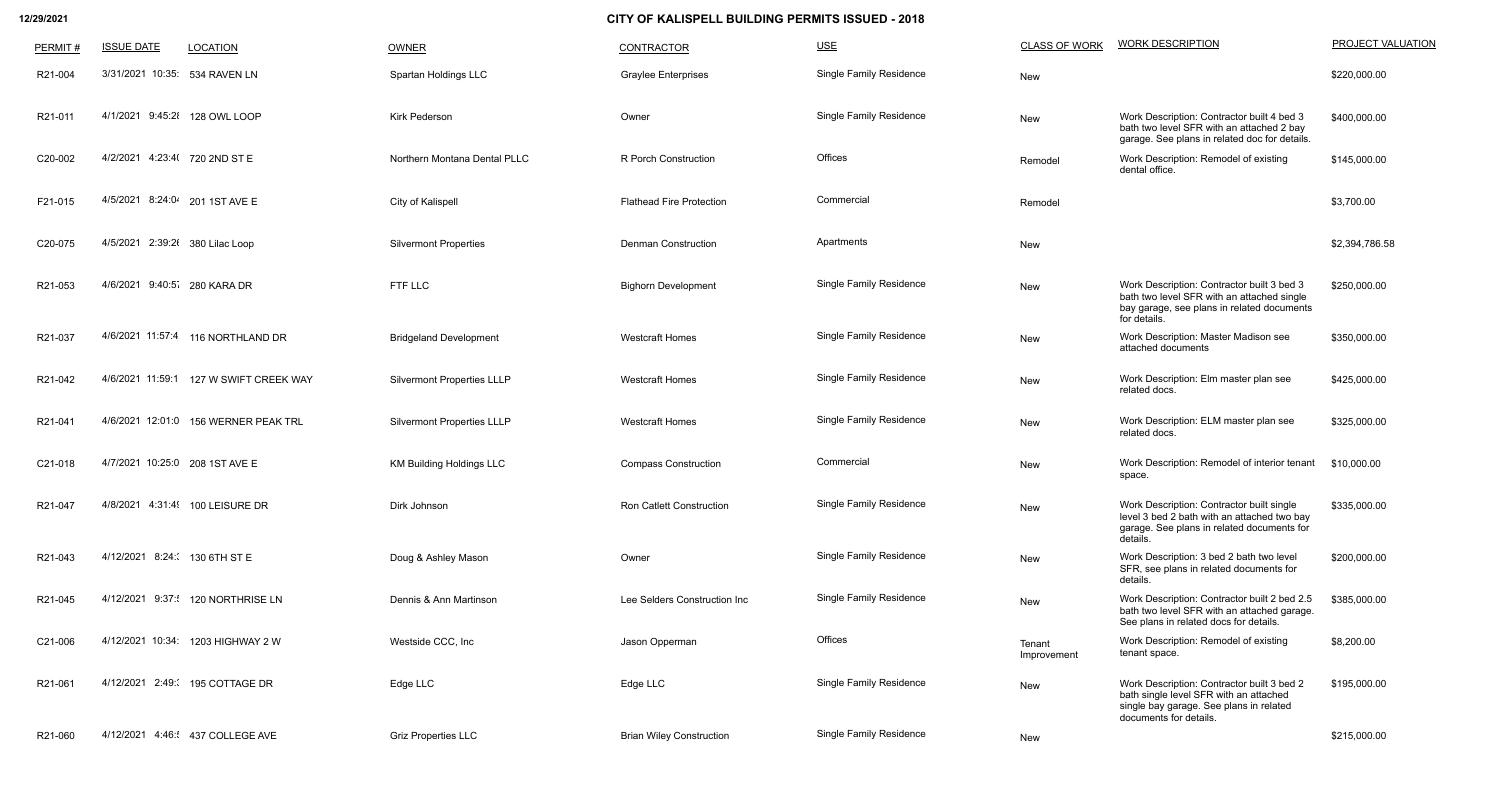| PERMIT# | <b>ISSUE DATE</b><br><b>LOCATION</b>    | <b>OWNER</b>                      | <b>CONTRACTOR</b>                | $USE$                          | <b>CLASS OF WORK</b> | <b>WORK DESCRIPTION</b>                                                                                                                                               | PROJECT VALUATION |
|---------|-----------------------------------------|-----------------------------------|----------------------------------|--------------------------------|----------------------|-----------------------------------------------------------------------------------------------------------------------------------------------------------------------|-------------------|
| R21-059 | 4/12/2021 4:49: 439 COLLEGE AVE         | <b>Griz Properties LLC</b>        | <b>Brian Wiley Construction</b>  | <b>Single Family Residence</b> | New                  | Work Description: Contractor built 3 bed 2<br>bath single level SFR with an attached<br>single bay garage.                                                            | \$215,000.00      |
| R21-058 | 4/13/2021 9:14: 844 5TH AVE W           | <b>Sunny Martens</b>              | Owner                            | Garage/Carport                 | Repair               |                                                                                                                                                                       | \$5,000.00        |
| R21-050 | 4/13/2021 11:04: 391 MOUNTAIN VISTA WAY | <b>BID</b> Inc                    | BID, Inc.                        | <b>Single Family Residence</b> | New                  | Work Description: Contractor built 4 bed 3<br>bath two level single family home with an<br>attached single bay garage. See plans in<br>related documents for details. | \$339,149.00      |
| R21-078 | 4/13/2021 4:28:( 379 4TH AVE EN         | <b>Collette Strean</b>            | Owner                            | <b>Single Family Residence</b> | Remodel              |                                                                                                                                                                       | \$10,000.00       |
| R21-064 | 4/14/2021 8:55: 215 TRIPLE CREEK DR     | <b>BID</b> Inc                    | BID, Inc.                        | <b>Single Family Residence</b> | New                  |                                                                                                                                                                       | \$256,098.00      |
| R20-279 | 4/14/2021 12:26: 127 W MONTURE CT       | <b>Westcraft Homes</b>            | <b>Westcraft Homes</b>           | <b>Single Family Residence</b> | New                  | Work Description: Contractor built 3 bed 2<br>bath single level SFR with an attached 2 bay<br>garage, see master plan Madison in related<br>docs.                     | \$400,000.00      |
| R21-062 | 4/14/2021 12:28: 155 SILVERTIP TRL      | <b>Silvermont Properties LLLP</b> | <b>Westcraft Homes</b>           | <b>Single Family Residence</b> | New                  | Work Description: Contractor built 3 bed 3<br>bath 2 story SFR with an attached single bay<br>garage. See plans in related documents for<br>details.                  | \$225,000.00      |
| R21-054 | 4/15/2021 12:40: 116 OWL LOOP           | Derek Waatti                      | Owner                            | Single Family Residence        | New                  | Work Description: Owner built 3 bed 2 bath<br>single level SFR with an attached double<br>bay garage, see plans in related documents<br>for details.                  | \$315,000.00      |
| F21-019 | 4/16/2021 9:05:( 1805 HIGHWAY 93 S      | Joseph Ledwidge                   | Mahugh Fire & Safety             | Restaurant                     | New                  |                                                                                                                                                                       | \$1,950.00        |
| R21-070 | 4/19/2021 8:26: 742 14TH ST E           | Andrew & Kristina Estep           | Owner                            | <b>Single Family Residence</b> | Repair               |                                                                                                                                                                       | \$450.00          |
| R21-065 | 4/19/2021 10:05: 191 COTTAGE DR         | Edge LLC                          | Edge LLC                         | <b>Single Family Residence</b> | New                  | Work Description: Contractor built 3 bed 3<br>bath SFR with an attached single bay<br>garage. See plans in related documents for<br>details.                          | \$230,000.00      |
| F20-038 | 4/20/2021 12:59: 2910 Hwy 93 S          | Montana Commerice LLC             | Fire Guys Leasing                |                                |                      |                                                                                                                                                                       | \$15,000.00       |
| F20-037 | 4/20/2021 1:00: 2910 Hwy 93 S           | <b>Town Pump</b>                  | Fire Guys Leasing                |                                |                      |                                                                                                                                                                       | \$4,500.00        |
| R21-072 | 4/20/2021 2:28: 197 COTTAGE DR          | Jason & Naomi Valentine           | <b>Finmark Construction, LLC</b> | <b>Single Family Residence</b> | New                  | Work Description: Contractor built 3 bed 2<br>bath single level SFR with an attached<br>single bay garage.                                                            | \$400,000.00      |
| R21-002 | 4/20/2021 2:37: 217 PALMER DR           | <b>Owl Corporation</b>            | Owl Corporation                  | Townhouse                      | New                  | Work Description: Contractor built 2 bed 2<br>bath single story TH unit, see plans in<br>related documents for details.                                               | \$150,000.00      |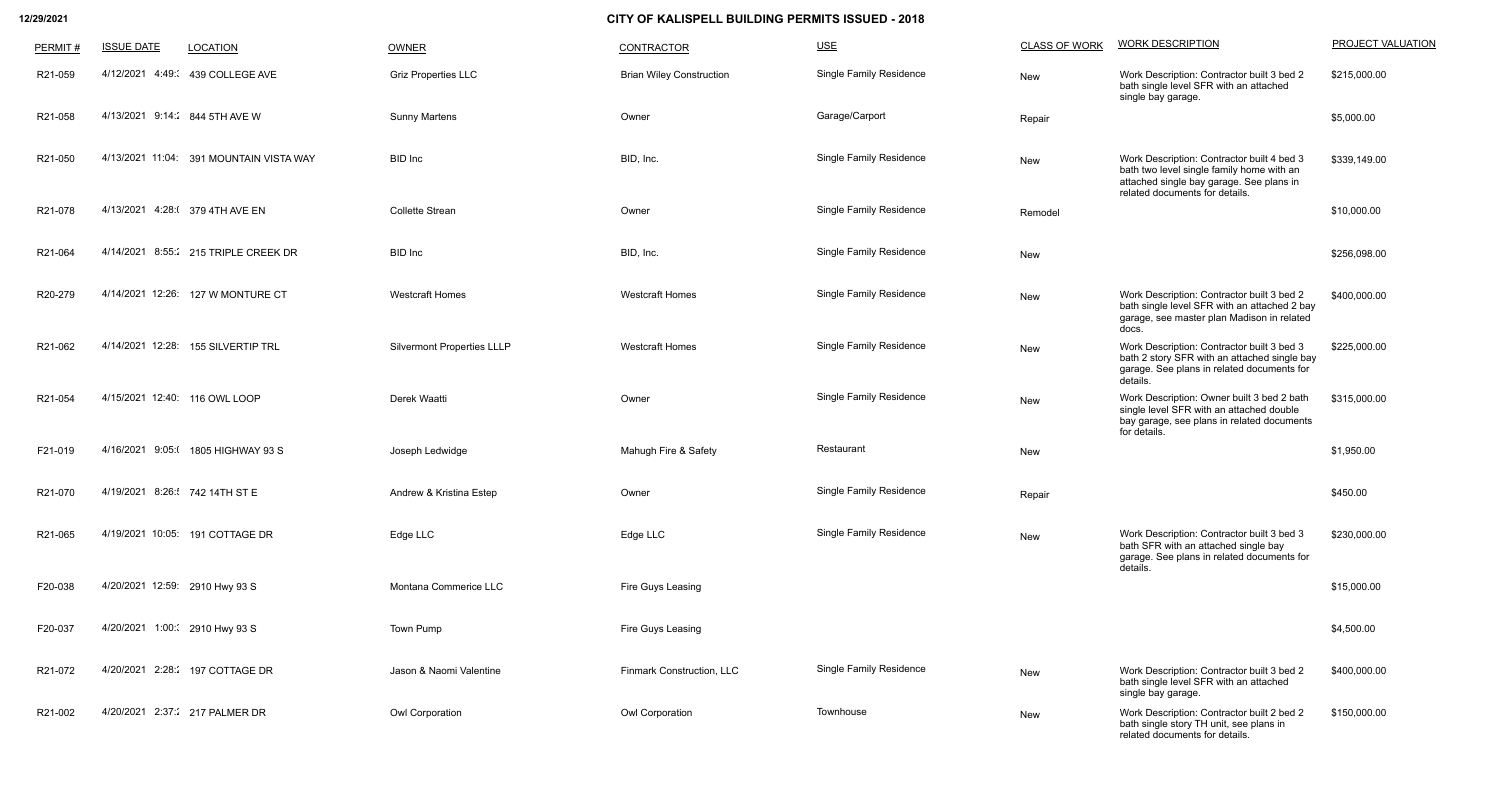| PERMIT# | <b>ISSUE DATE</b>              | <b>LOCATION</b>                                | <b>OWNER</b>                       | CONTRACTOR                   | USE                            | <b>CLASS OF WORK</b>  | <b>WORK DESCRIPTION</b>                                                                                                                                                                                   | <b>PROJECT VALUATION</b> |
|---------|--------------------------------|------------------------------------------------|------------------------------------|------------------------------|--------------------------------|-----------------------|-----------------------------------------------------------------------------------------------------------------------------------------------------------------------------------------------------------|--------------------------|
| R21-017 |                                | 4/20/2021 2:45: 219 PALMER DR                  | <b>Owl Corporation</b>             | Owner                        | Townhouse                      | New                   | Work Description: Contractor built 2 bed 2<br>bath single story TH unit, see plans in<br>related documents for details.                                                                                   | \$150,000.00             |
| R21-094 |                                | 4/21/2021 3:02: 291 3RD AVE EN                 | R Old House                        | Z Works                      | <b>Single Family Residence</b> | New                   |                                                                                                                                                                                                           | \$500.00                 |
| C20-076 | 4/21/2021 5:20: 375 Lilac Loop |                                                | <b>Silverbrook Properties LLLP</b> | <b>Denman Construction</b>   | Apartments                     | New                   |                                                                                                                                                                                                           | \$2,207,443.99           |
| R21-068 |                                | 4/22/2021 1:19: 227 PALMER DR                  | Dave & Rita McNutt                 | Owner                        | <b>Single Family Residence</b> | New                   | Work Description: 2 bed 2 bath 2 story SFR<br>with an attached 2 bay garage. See plans in<br>related documents for details. Engineered<br>plan included.                                                  | \$299,460.00             |
| F21-020 |                                | 4/23/2021 9:39:( 1151 N MERIDIAN RD            | Kalispell UPS                      | <b>Elite Fire Protection</b> | Commercial                     | New                   |                                                                                                                                                                                                           | \$27,515.00              |
| C21-021 |                                | 4/26/2021 2:51:4 1110 HIGHWAY 2 W              | <b>Bob Pohlman</b>                 | Robert W. Ross Bldg Const    | Commercial                     | Tenant<br>Improvement |                                                                                                                                                                                                           | \$14,820.00              |
| R21-083 |                                | 4/26/2021 3:08: 147 WEDGEWOOD LN               | Cari Park                          | Owner                        | <b>Single Family Residence</b> | New                   | Work Description: Basement bathroom<br>addition.                                                                                                                                                          | \$9,000.00               |
| C21-015 |                                | 4/27/2021 10:10: 110 HUTTON RANCH RD Suite 101 | <b>Hutton Ranch Associates LLC</b> | <b>Prime Enterprises</b>     | Restaurant                     | Remodel               | Work Description: Remodel of existing<br>restaurant tenant space to create new<br>restaurant                                                                                                              | \$150,000.00             |
| C20-059 |                                | 4/28/2021 9:53: 41 MERIDIAN CT                 | The Meridian Apartments            | <b>Snyder Construction</b>   | Apartments                     | New                   | Work Description: Construct new 36 unit<br>apartment building.                                                                                                                                            | \$3,100,000.00           |
| C20-060 | 4/28/2021                      | 9:56:(42 MERIDIAN CT                           | The Meridian Apartments LLC        | <b>Snyder Construction</b>   | Apartments                     | New                   | Work Description: Construct a new 36 unit<br>apartment building.                                                                                                                                          | \$3,100,000.00           |
| R20-175 |                                | 4/28/2021 4:02: 120 RIVER VIEW DR              | <b>Bighorn Development</b>         | <b>Bighorn Development</b>   | <b>Single Family Residence</b> | New                   | Work Description: Contractor built 4 bed 3<br>bath two story SFR with an attached single<br>bay garage. See plans in related documents<br>for details. ENGINEERING REQUIRED ON<br>TALL WALL SEE ATTACHED. | \$250,000.00             |
| R21-085 |                                | 4/29/2021 10:26: 302 BLUEBELL RD               | <b>KNIC</b>                        | Point Arbor Inc.             | <b>Single Family Residence</b> | New                   |                                                                                                                                                                                                           | \$218,765.00             |
| R21-086 |                                | 4/29/2021 10:27: 833 FOXGLOVE DR               | <b>KNIC</b>                        | Point Arbor Inc.             | Townhouse                      | New                   | Work Description: Contractor built 2 bed 2<br>bath TH unit with an attached single bay<br>garage. See plans in related documents for<br>details                                                           | \$149,152.00             |
| R21-087 |                                | 4/29/2021 10:29: 835 FOXGLOVE DR               | <b>KNIC</b>                        | Point Arbor Inc.             | Townhouse                      | New                   | Work Description: Contractor built 2 bed 2<br>bath TH unit with an attached single bay<br>garage. See plans in related documents for<br>details                                                           | \$149,152.00             |
| R21-088 |                                | 4/29/2021 10:30: 837 FOXGLOVE DR               | <b>KNIC</b>                        | Point Arbor Inc.             | Townhouse                      | New                   |                                                                                                                                                                                                           | \$149,152.00             |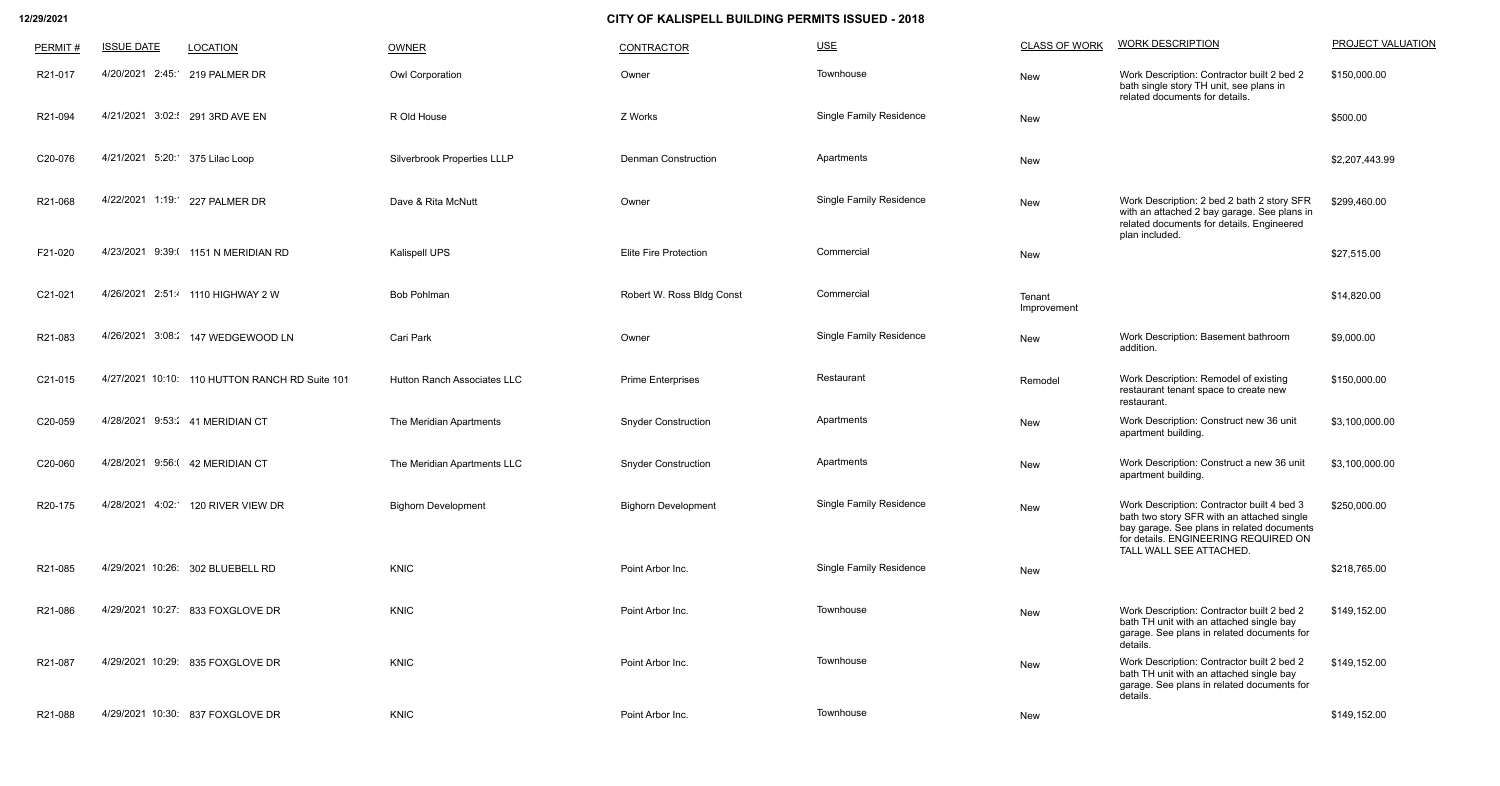| PERMIT# | <b>ISSUE DATE</b>              | <b>LOCATION</b>                    | <b>OWNER</b>                 | <b>CONTRACTOR</b>                    | $USE$                          | <b>CLASS OF WORK</b>  | <b>WORK DESCRIPTION</b>                                                                           | <b>PROJECT VALUATION</b> |
|---------|--------------------------------|------------------------------------|------------------------------|--------------------------------------|--------------------------------|-----------------------|---------------------------------------------------------------------------------------------------|--------------------------|
| R21-089 |                                | 4/29/2021 10:32: 839 FOXGLOVE DR   | <b>KNIC</b>                  | Point Arbor Inc.                     | Townhouse                      | New                   |                                                                                                   | \$149,152.00             |
| C21-032 | 4/29/2021 2:25: 285 N MAIN ST  |                                    | Kalispell 6 RE2 LLC          | <b>Adams Construction LLC</b>        | Restaurant                     | Repair                |                                                                                                   | \$11,000.00              |
| R20-063 | 4/30/2021 4:19:4 927 2ND AVE E |                                    | Rebecca McDonnell            | Owner                                | Residential                    | Addition              |                                                                                                   | \$1,000.00               |
| R21-057 | 5/3/2021 10:03:1               | 132 OWL LOOP                       | Northwind Development        | <b>Northwind Developments</b>        | <b>Single Family Residence</b> | New                   | Work Description: Contractor built 3 bed 2<br>bath single level SFR with an attached              | \$300,000.00             |
| R21-079 | 5/3/2021 4:44:4 530 RAVEN LN   |                                    | Spartan Holding LLC          | <b>Graylee Enterprises</b>           | <b>Single Family Residence</b> | New                   | single bay garage.                                                                                | \$220,000.00             |
| R21-117 | 5/3/2021 4:59:24 608 3rd Ave W |                                    | Kyle Fort                    | <b>Titan Roofing</b>                 | <b>Single Family Residence</b> | Repair                |                                                                                                   | \$4,000.00               |
| R21-090 | 4:35:59<br>5/4/2021            | 144 NORTHLAND DR                   | <b>Bridgeland Properties</b> | <b>Westcraft Homes</b>               | <b>Single Family Residence</b> | New                   |                                                                                                   | \$275,000.00             |
| C21-020 | 5/5/2021<br>8:36:28            | 165 COMMONS LOOP                   | <b>GVPB LLC</b>              | Hammerquist & Casalegno Construction | Offices                        | Tenant<br>Improvement | Work Description: Tenant improvement in<br>existing office building creating new office<br>space. | \$180,000.00             |
| R21-055 | 5/6/2021                       | 8:05:4 2145 BLACK BIRD LN          | Spartan Holdings             | <b>Graylee Enterprises</b>           | <b>Single Family Residence</b> | New                   |                                                                                                   | \$220,000.00             |
| R21-096 | 5/7/2021                       | 9:41:4 647 CORPORATE DR            | William Schottlekorb         | Jumpco                               | <b>Single Family Residence</b> | New                   | Work Description: Contractor built 3 bed 2<br>bath SFR with an attached single bay<br>garage.     | \$255,000.00             |
| R21-098 | 5/7/2021 11:13:1 1270 2ND ST W |                                    | Kim Torgerson                | Owner                                | Duplex                         | New                   |                                                                                                   | \$200,000.00             |
| R21-095 | 5/11/2021 11:09: 99 SUNSET CT  |                                    | Jenean Hill                  | <b>Rustic Re-Creations</b>           | <b>Single Family Residence</b> | Repair                | Work Description: Deck stairs from existing<br>deck see plans in related documents.               | \$3,000.00               |
| R21-092 | 5/13/2021 10:31: 1046 6TH ST W |                                    | Scott Marvin                 | <b>Kerry Marvin Enterprises</b>      | <b>Single Family Residence</b> | Addition              | Work Description: See plans for details,<br>remodel and master addition for this permit<br>only.  | \$77,000.00              |
| F21-018 |                                | 5/14/2021 9:10: 2355 HIGHWAY 93 N  | TKG MOUNTAIN VIEW PLAZA LLC  | <b>ADT</b>                           | Retail                         | Tenant<br>Improvement |                                                                                                   | \$1,000.00               |
| F21-016 |                                | 5/14/2021 9:12:( 125 TREELINE RD   | Cabela's Wholesale Inc       | <b>ADT</b>                           | Commercial                     | Addition              |                                                                                                   | \$2,797.02               |
| F20-028 |                                | 5/14/2021 1:29:4 2910 HIGHWAY 93 S | Dan Sampson                  | ATS Facility Systems Inc.            | Store                          | New                   |                                                                                                   | \$13,265.00              |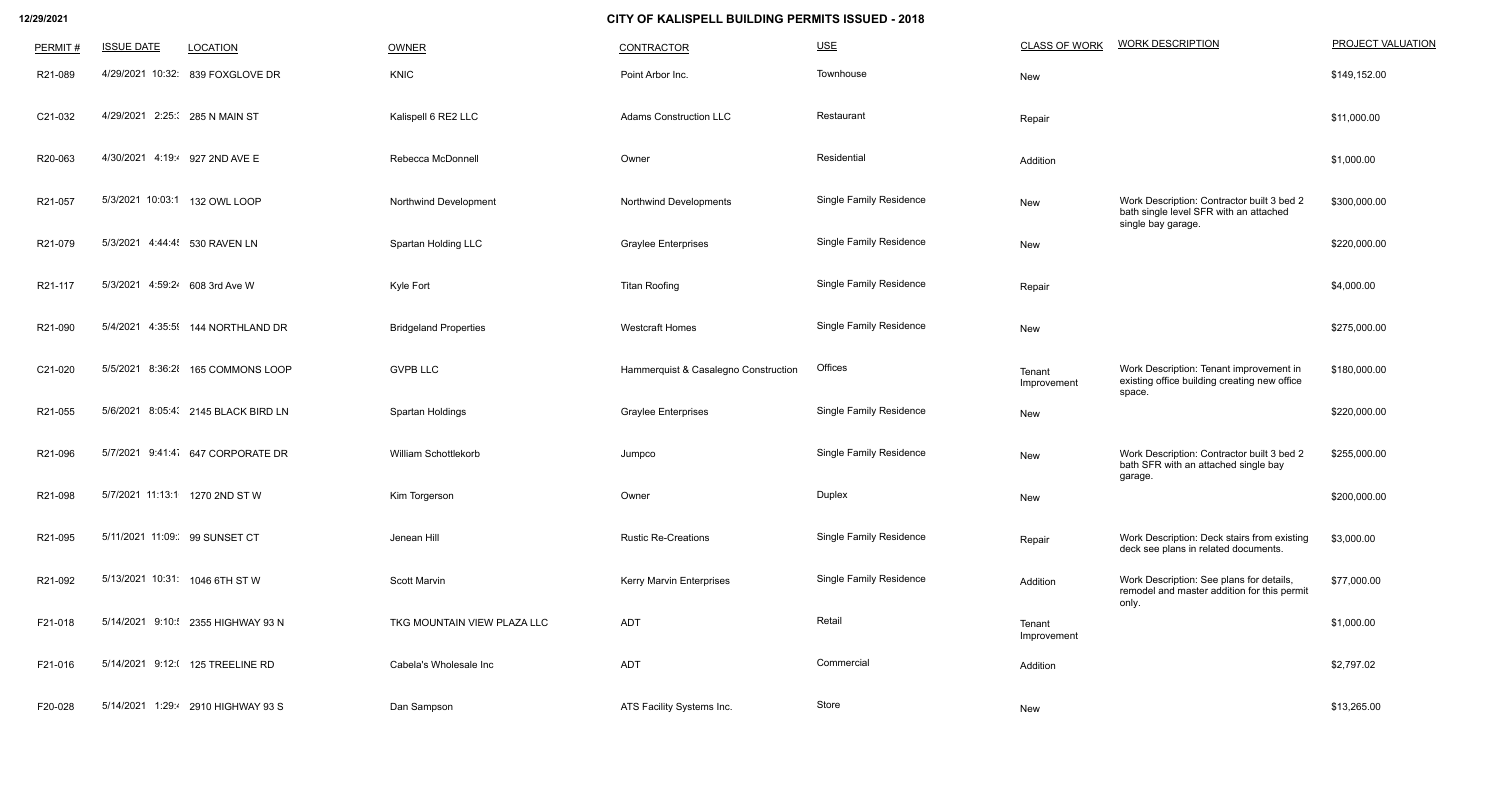| <b>CLASS OF WORK</b>  | <b>WORK DESCRIPTION</b>                                             | <b>PROJECT VALUATIO</b> |
|-----------------------|---------------------------------------------------------------------|-------------------------|
| Repair                |                                                                     | \$38,000.00             |
| <b>New</b>            |                                                                     | \$46,716.00             |
| Remodel               | Randy has been illegally connected to the<br>City sewer since 2008. | \$150,000.00            |
| Tenant<br>Improvement |                                                                     | \$550,000.00            |
| Change Out            |                                                                     | \$56,031.00             |
| <b>New</b>            |                                                                     | \$43,981.00             |
| Change Out            |                                                                     | \$16,310.00             |
| Remodel               |                                                                     | \$20,000.00             |
| Addition              |                                                                     | \$15,000.00             |
| <b>New</b>            |                                                                     | \$325,000.00            |
| Repair                |                                                                     | \$3,000.00              |
|                       |                                                                     | \$7,877.76              |
|                       |                                                                     | \$7,877.76              |
|                       |                                                                     | \$7,877.76              |
|                       |                                                                     | \$7,877.76              |
| New                   |                                                                     | \$7,877.76              |

| PERMIT# | <b>ISSUE DATE</b>               | <b>LOCATION</b>                        | <b>OWNER</b>                     | CONTRACTOR                           | USE                            | <b>CLASS OF WORK</b>  | <b>WORK DESCRIPTION</b>                                             | <b>PROJECT VALUATION</b> |
|---------|---------------------------------|----------------------------------------|----------------------------------|--------------------------------------|--------------------------------|-----------------------|---------------------------------------------------------------------|--------------------------|
| C21-039 | 5/17/2021 9:20:( 139 1ST AVE W  |                                        | Alchemy Family Capital Group     | <b>Advanced Roofing</b>              | Commercial                     | Repair                |                                                                     | \$38,000.00              |
| F21-006 |                                 | 5/17/2021 9:25: 565 E. Swift Creek Way | Maureen Casey                    | Western States Fire Protection Co    | Commercial                     | New                   |                                                                     | \$46,716.00              |
| R21-099 |                                 | 5/17/2021 11:52: 1507 WESTERN DR       | Randy Torgerson                  | Owner                                | Duplex                         | Remodel               | Randy has been illegally connected to the<br>City sewer since 2008. | \$150,000.00             |
| C21-033 |                                 | 5/18/2021 8:16: 165 COMMONS LOOP       | <b>GVPB LLC</b>                  | Hammerquist & Casalegno Construction | Commercial                     | Tenant<br>Improvement |                                                                     | \$550,000.00             |
| F21-005 |                                 | 5/18/2021 9:23: 200 Heritage Way       | Kalispell Regional Hospital      | Systems Northwest, LLC               | Hospital                       | Change Out            |                                                                     | \$56,031.00              |
| F21-004 |                                 | 5/18/2021 9:25:( 310 Sunnyview Ln      | Kalispell Regional Hospital      | Systems Northwest, LLC               | Offices                        | New                   |                                                                     | \$43,981.00              |
| F21-003 |                                 | 5/18/2021 9:26:( 111 Sunnyview Ln      | Kalispell Regional Hospital      | Systems Northwest, LLC               | Commercial                     | Change Out            |                                                                     | \$16,310.00              |
| R21-076 | 5/18/2021 1:53:4 415 5TH AVE E  |                                        | Graziano Revocable Trust Peter J | Owner                                | <b>Single Family Residence</b> | Remodel               |                                                                     | \$20,000.00              |
| R21-097 | 5/18/2021 4:13: 912 6TH AVE E   |                                        | Adrian Wynder                    | Owner                                | Garage/Carport                 | Addition              |                                                                     | \$15,000.00              |
| R21-093 |                                 | 5/19/2021 11:01: 120 NORTHLAND DR      | <b>Bridgeland Development</b>    | <b>Westcraft Homes</b>               | <b>Single Family Residence</b> | New                   |                                                                     | \$325,000.00             |
| R21-134 | 5/20/2021 10:08: 99 Sunset Ct   |                                        | Jenean Hill                      | <b>GCA Construction LLC</b>          | Deck/Patio                     | Repair                |                                                                     | \$3,000.00               |
| F21-012 | 5/24/2021 8:26: 100 Teton ST    |                                        | <b>Brytech Crossings LLC</b>     | ATS Facility Systems Inc.            |                                |                       |                                                                     | \$7,877.76               |
| F21-011 | 5/24/2021 8:27: 421 Two Mile Dr |                                        | <b>Brytech Crossings LLC</b>     | ATS Facility Systems Inc.            |                                |                       |                                                                     | \$7,877.76               |
| F21-010 | 5/24/2021 8:48: 405 Two Mile Dr |                                        | <b>Brytech Crossings LLC</b>     | ATS Facility Systems Inc.            |                                |                       |                                                                     | \$7,877.76               |
| F20-049 |                                 | 5/24/2021 8:52: 401 TWO MILE DR        | <b>Brytech Crossings LLC</b>     | ATS Facility Systems Inc.            |                                |                       |                                                                     | \$7,877.76               |
| F20-048 | 5/24/2021 8:53: 409 Two Mile Dr |                                        | <b>Brytech Crossings LLC</b>     | ATS Facility Systems Inc.            | Apartments                     | New                   |                                                                     | \$7,877.76               |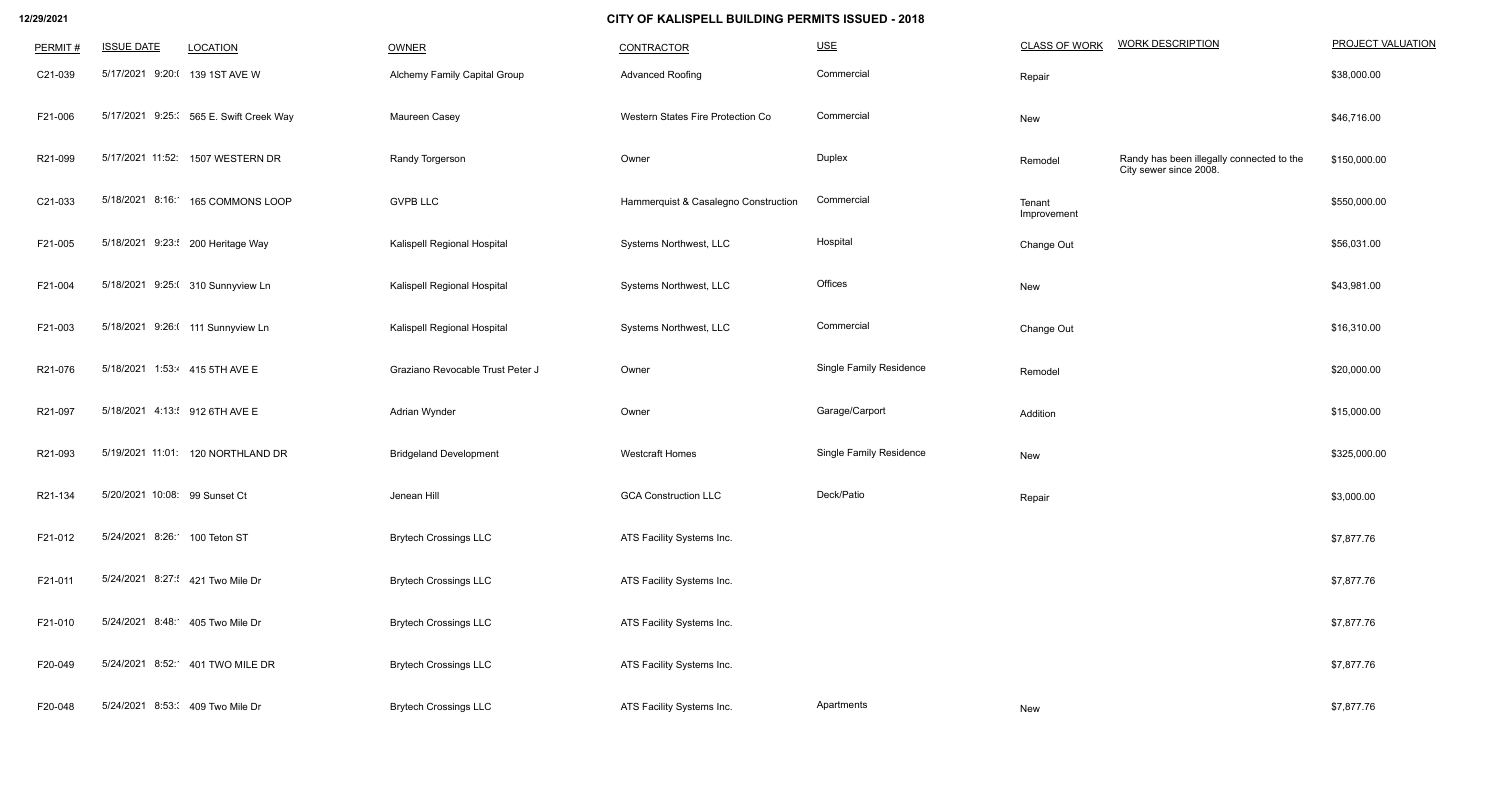| PERMIT# | <b>ISSUE DATE</b>                | <b>LOCATION</b>                         | <b>OWNER</b>                      | <b>CONTRACTOR</b>          | $USE$                          | <b>CLASS OF WORK</b>  | <b>WORK DESCRIPTION</b>                                                                                                            | PROJECT VALUATION |
|---------|----------------------------------|-----------------------------------------|-----------------------------------|----------------------------|--------------------------------|-----------------------|------------------------------------------------------------------------------------------------------------------------------------|-------------------|
| F20-047 | 5/24/2021 8:59:( 417 Two Mile Dr |                                         | <b>Brytech Crossings LLC</b>      | ATS Facility Systems Inc.  | Commercial                     | New                   |                                                                                                                                    | \$7,877.76        |
| R21-056 |                                  | 5/26/2021 9:17: 550 SPARROW RD          | Spartan Holdings                  | <b>Graylee Enterprises</b> | <b>Single Family Residence</b> | New                   |                                                                                                                                    | \$220,000.00      |
| C20-079 | 5/26/2021 2:08:( 150 Day Lily Dr |                                         | <b>ARIM Silverbrook LLC</b>       | <b>Denman Construction</b> | Commercial                     | New                   | Work Description: Build community building<br>for apartment complex.                                                               | \$699,061.05      |
| R21-111 |                                  | 5/27/2021 2:44: 546 SPARROW RD          | The Village at Eagle Valley Ranch | <b>Graylee Enterprises</b> | <b>Single Family Residence</b> | New                   |                                                                                                                                    | \$225,000.00      |
| R21-101 |                                  | 5/27/2021 4:22: 435 COLLEGE AVE         | <b>Gary Fausey</b>                | Jason Opperman             | Residential                    | New                   | Work Description: SFR See plans in related<br>documents for details,                                                               | \$333,950.00      |
| R21-113 |                                  | 6/1/2021 9:33:1. 451 MOUNTAIN VISTA WAY | Steve Zambrano                    | Owner                      | <b>Single Family Residence</b> | Remodel               | Work Description: Finish basement see<br>plans in related docs                                                                     | \$8,500.00        |
| R21-119 |                                  | 6/2/2021 9:14:2 433 COLLEGE AVE         | Tim & Sarah Severson              | <b>Nicely Construction</b> | Garage/Carport                 | New                   |                                                                                                                                    | \$25,000.00       |
| C21-044 | 6/3/2021 8:36:5 7 1ST AVE E      |                                         | Diversifield Global Group Inc     | North 406 Construction     | Commercial                     |                       |                                                                                                                                    | \$24,000.00       |
| R21-127 | 6/3/2021 12:23:4                 | 1203 LONGFELLOW TRL                     | Meadows Edge LLC                  | Edge LLC                   | <b>Single Family Residence</b> | New                   |                                                                                                                                    | \$250,000.00      |
| R21-126 | 6/3/2021 12:25:1                 | 1285 Morning Eagle Dr                   | Meadows Edge LLC                  | Edge LLC                   | <b>Single Family Residence</b> | New                   | Work Description: Cascade master plan,<br>see plans in related documents for details.                                              | \$197,000.00      |
| R21-125 |                                  | 6/3/2021 12:26:5 1269 MORNING EAGLE DR  | Meadows Edge LLC                  | Edge LLC                   | <b>Single Family Residence</b> | New                   | Work Description: Cascade master plan see<br>plans in related documents for details.                                               | \$197,000.00      |
| R21-112 |                                  | 6/4/2021 10:39:4 128 NORTHLAND DR       | <b>Bridgeland Development LLP</b> | <b>Westcraft Homes</b>     | <b>Single Family Residence</b> | New                   |                                                                                                                                    | \$275,000.00      |
| R21-071 | 6/7/2021 3:27:3 521 RAVEN LN     |                                         | Spartan Holdings                  | <b>Graylee Enterprises</b> | <b>Single Family Residence</b> | New                   | Work Description: See 1500 2s master plan<br>in related docs.                                                                      | \$220,000.00      |
| C21-017 |                                  | 6/8/2021 1:53:36 795 SUNSET BLVD        | Dawson Holdings LLC               | Vandelay Group             | Offices                        | Tenant<br>Improvement | Work Description: Remodel of adjacent<br>space to expand existing dental practice.                                                 | \$80,600.00       |
| R21-105 | 6/10/2021 8:02: 742 14TH ST E    |                                         | <b>Andrew Estep</b>               | Owner                      | Residential                    | Remodel               | Work Description: Hand frame new vaults<br>see plans in related documents.                                                         | \$2,000.00        |
| R21-084 | 6/10/2021 3:47: 256 KARA DR      |                                         | Tim and Shelby Dutter             | Owner                      | <b>Single Family Residence</b> | New                   | Work Description: Owner built 3 bed 2 bath<br>two story SFR with an attached garage see<br>plans in related documents for details. | \$210,000.00      |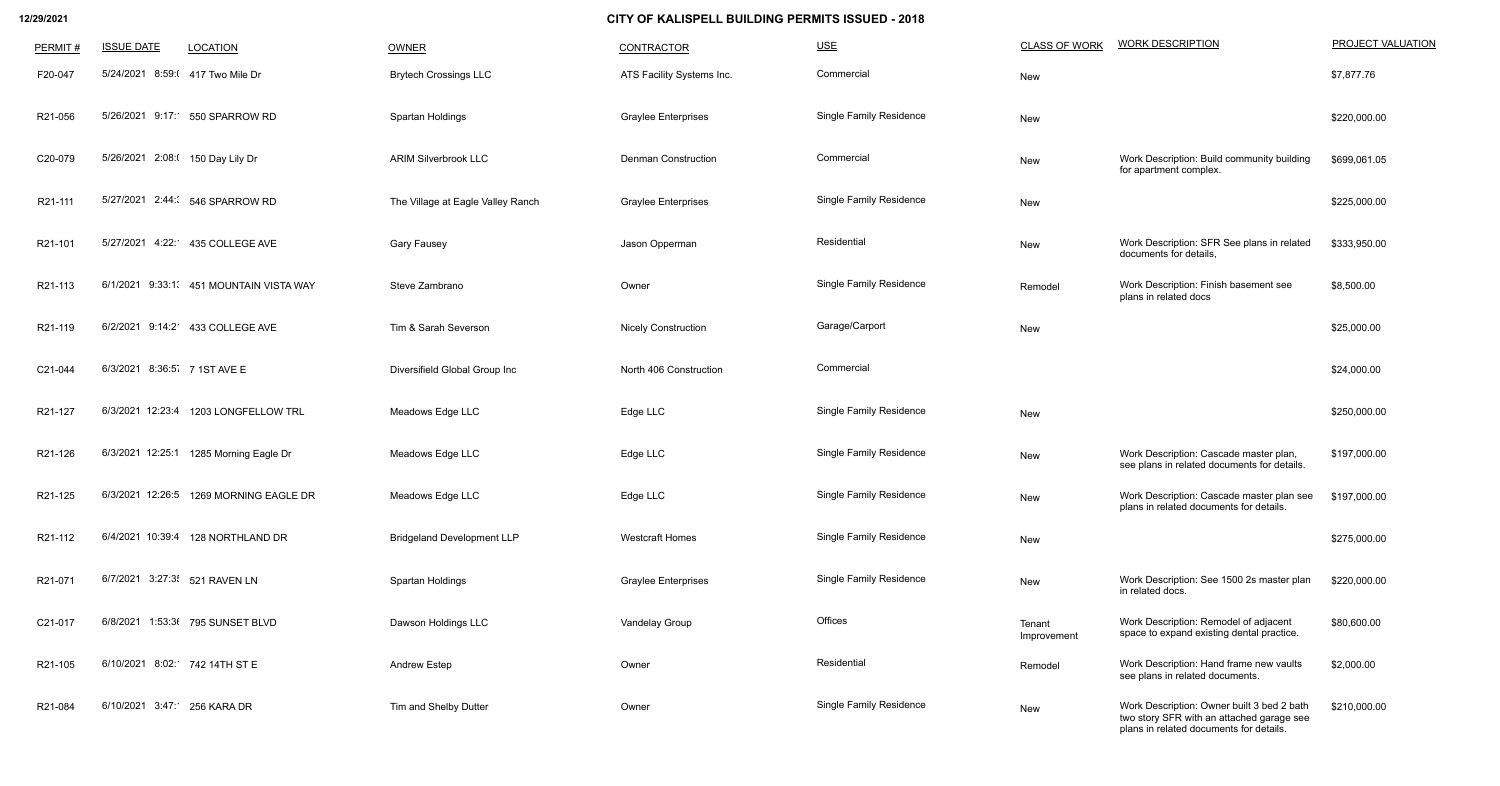| PERMIT# | <b>ISSUE DATE</b>                | <b>LOCATION</b>                         | OWNER                             | <b>CONTRACTOR</b>             | $USE$                          | <b>CLASS OF WORK</b> | <b>WORK DESCRIPTION</b>                                                                                                                               | PROJECT VALUATION |
|---------|----------------------------------|-----------------------------------------|-----------------------------------|-------------------------------|--------------------------------|----------------------|-------------------------------------------------------------------------------------------------------------------------------------------------------|-------------------|
| C21-046 | 6/14/2021 7:58:0                 | 1380 HIGHWAY 2 W                        | Tighe Paz, LLC                    | <b>Bison Concrete Cutting</b> | <b>Gym/Fitness Center</b>      | Addition             | Work Description: Saw cut concrete slab,<br>excavate and pour footing/slab/foundation<br>walls to create pit used with gymnastic<br>training.         | \$175,000.00      |
| R21-120 |                                  | 6/14/2021 2:12: 136 WERNER PEAK TRL     | <b>Silvermont Properties LLLP</b> | <b>Westcraft Homes</b>        | <b>Single Family Residence</b> | New                  |                                                                                                                                                       | \$325,000.00      |
| R21-153 |                                  | 6/15/2021 8:19: 1326 2ND ST W           | Garren Hartman                    | <b>Prime Enterprises</b>      | <b>Single Family Residence</b> | Repair               |                                                                                                                                                       | \$7,500.00        |
| R21-132 |                                  | 6/15/2021 2:53: 152 PARKRIDGE DR        | Colin Smith                       | Owner                         | Deck/Patio                     | New                  | Work Description: Extension of existing<br>deck, no roof or walls. See plans in related<br>documents for details.                                     | \$2,250.00        |
| R21-137 |                                  | 6/16/2021 9:23: 1268 Morning Eagle Dr   | Meadows Edge LLC                  | Edge LLC                      | <b>Single Family Residence</b> | New                  |                                                                                                                                                       | \$202,000.00      |
| R21-106 | 6/17/2021 8:32: 111 9TH AVE W    |                                         | Chris Jewell                      | <b>Kauffman Builders</b>      | <b>Accessory Building</b>      | New                  | Work Description: Building approved as an<br>non habitable detached garage / studio. See<br>plans in related documents for details.                   | \$30,000.00       |
| R21-100 |                                  | 6/17/2021 1:50:4 134 SHELLAN WAY        | <b>Bighorn Development</b>        | <b>Bighorn Development</b>    | <b>Single Family Residence</b> | New                  | Work Description: Contractor built 6 bed 3<br>bath 2 story SFR with an attached single bay<br>garage. See plans in related documents for<br>details.  | \$250,000.00      |
| C20-078 | 6/22/2021 1:41: 310 Lilac Loop   |                                         | <b>ARIM Silverbrook LLC</b>       | <b>Denman Construction</b>    | Apartments                     | New                  |                                                                                                                                                       | \$2,207,443.99    |
| F20-030 | 6/22/2021 3:06: 800 Treeline Rd. |                                         | <b>DNRC</b>                       | <b>Elite Fire Protection</b>  | Apartments                     | New                  |                                                                                                                                                       | \$66,762.33       |
| R21-063 |                                  | 6/24/2021 10:08: 224 COTTAGE DR         | <b>Terry Homes</b>                | Terry Homes Inc.              | <b>Single Family Residence</b> | New                  |                                                                                                                                                       | \$201,000.00      |
| R21-133 |                                  | 6/24/2021 10:13: 330 MOUNTAIN VISTA WAY | <b>Terry Homes</b>                | Terry Homes Inc.              | <b>Single Family Residence</b> | New                  | Work Description: Contractor built 3 bed 2<br>bath 2 story SFR with an oversized single<br>bay garage. See plans in related documents<br>for details. | \$245,000.00      |
| R21-121 |                                  | 6/24/2021 2:06: 122 SWEDE TRL           | <b>Silvermont Properties LLLP</b> | <b>Westcraft Homes</b>        | <b>Single Family Residence</b> | New                  |                                                                                                                                                       | \$325,000.00      |
| C20-018 |                                  | 6/25/2021 1:03:( 517 SHADY GLEN DR      | <b>Woodland Apartments</b>        | <b>Bardos Construction</b>    | Apartments                     | New                  | Work Description: Build 9 unit two story<br>apartment building.                                                                                       | \$500,000.00      |
| R21-144 |                                  | 6/29/2021 8:20: 1296 Morning Eagle Dr   | Meadows Edge LLC                  | Edge LLC                      | <b>Single Family Residence</b> | New                  |                                                                                                                                                       | \$280,000.00      |
| R21-143 |                                  | 6/29/2021 8:23: 1272 MORNING EAGLE DR   | Meadows Edge LLC                  | Edge LLC                      | <b>Single Family Residence</b> | New                  |                                                                                                                                                       | \$230,000.00      |
| R21-145 |                                  | 6/29/2021 8:25:( 1256 Morning Eagle Dr  | Meadows Edge LLC                  | Edge LLC                      | <b>Single Family Residence</b> | New                  |                                                                                                                                                       | \$202,000.00      |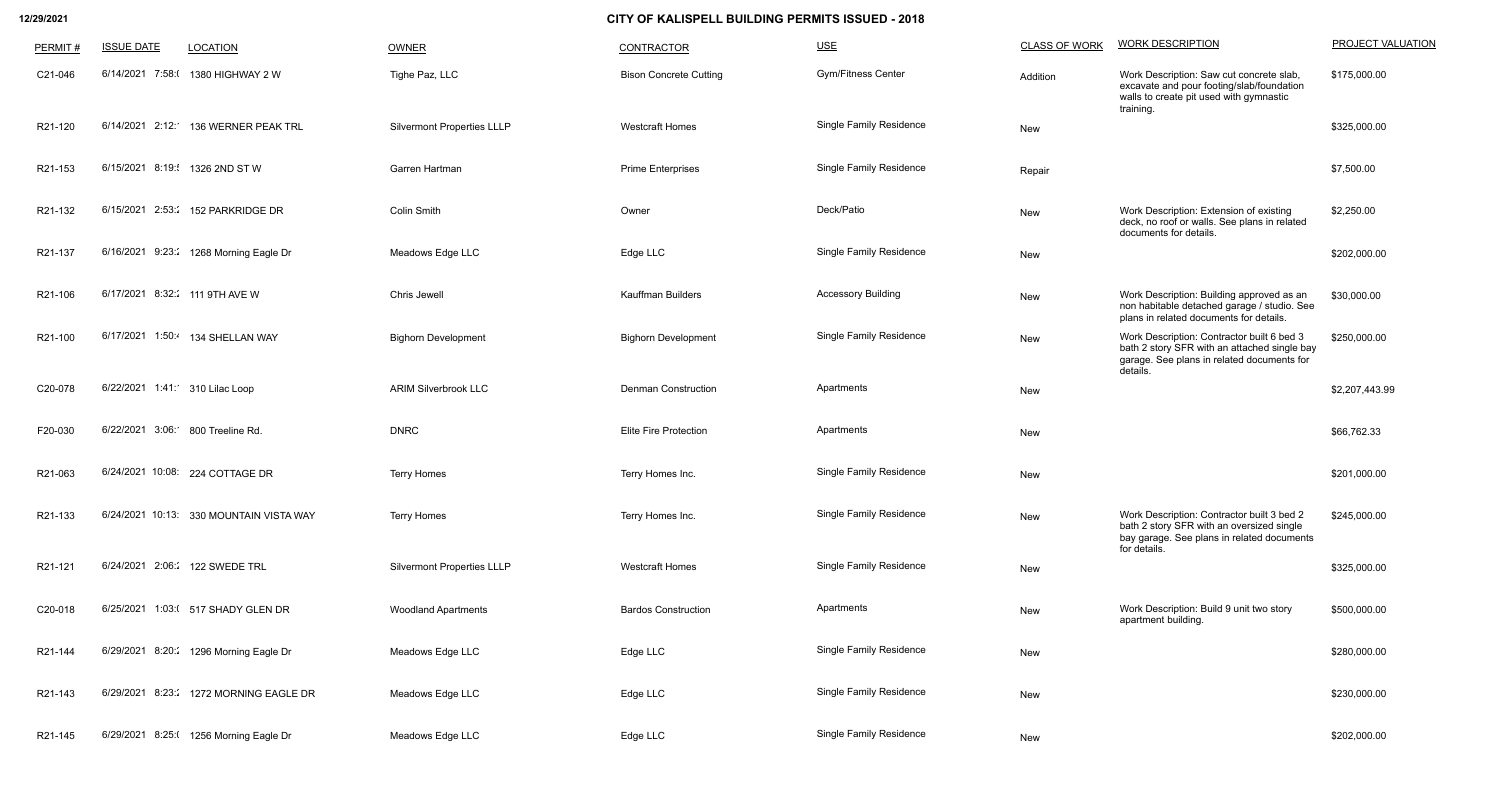| PERMIT# | <b>ISSUE DATE</b>   | <b>LOCATION</b>                         | OWNER                                 | CONTRACTOR                 | $USE$                          | <b>CLASS OF WORK</b> | <b>WORK DESCRIPTION</b>                                                                                                                              | <b>PROJECT VALUATION</b> |
|---------|---------------------|-----------------------------------------|---------------------------------------|----------------------------|--------------------------------|----------------------|------------------------------------------------------------------------------------------------------------------------------------------------------|--------------------------|
| R21-154 | 8:26:4<br>6/29/2021 | 1227 LONGFELLOW TRL                     | Meadows Edge LLC                      | Edge LLC                   | <b>Single Family Residence</b> | New                  |                                                                                                                                                      | \$197,000.00             |
| R21-110 |                     | 6/30/2021 1:19: 533 SPARROW RD          | The Village at Eagle Valley Ranch     | <b>Graylee Enterprises</b> | <b>Single Family Residence</b> | New                  |                                                                                                                                                      | \$235,000.00             |
| R21-080 | 6/30/2021           | 1:20: 2165 BLACK BIRD LN                | Spartan Holding LLC                   | <b>Graylee Enterprises</b> | <b>Single Family Residence</b> | New                  |                                                                                                                                                      | \$250,000.00             |
| C19-079 | 6/30/2021           | 1:32: 40 E IDAHO ST                     | <b>Flathead Industries</b>            | Vargo Construction         | Commercial                     | Addition             |                                                                                                                                                      | \$150,000.00             |
| C21-041 |                     | 7/1/2021 2:24:48 45 MERIDIAN CT         | Meridian Investments                  | <b>Snyder Construction</b> | Apartments                     | New                  | Work Description: Build 36 unit 3 story<br>apartment building.                                                                                       | \$3,100,000.00           |
| C21-043 |                     | 7/1/2021 2:28:0 48 MERIDIAN CT          | <b>Meridian Investments</b>           | <b>Snyder Construction</b> | Apartments                     | New                  | Work Description: Build 36 unit 3 story<br>apartment building.                                                                                       | \$3,100,000.00           |
| C21-045 | 7/1/2021            | 4:36:3 320 SUNNY VIEW LN                | Kalispell Regional Medical Center Inc | <b>Swank Enterprises</b>   | Hospital                       | New                  |                                                                                                                                                      | \$531,800.00             |
| R21-122 | 4:40:29<br>7/1/2021 | 148 MEADOW VISTA LOOP                   | <b>Meadow West Properties</b>         | <b>Westcraft Homes</b>     | Duplex                         | New                  |                                                                                                                                                      | \$650,000.00             |
| R21-130 |                     | 7/1/2021 4:42:2( 126 SWEDE TRL          | <b>Silvermont Properties LLLP</b>     | <b>Westcraft Homes</b>     | <b>Single Family Residence</b> | New                  |                                                                                                                                                      | \$325,000.00             |
| R21-116 |                     | 7/7/2021 9:16:36 215 PALMER DR          | <b>Owl Corporation</b>                | Owl Corporation            | Townhouse                      | New                  | Work Description: Contractor built 2 bed 2<br>bath single level town house unit with an<br>attached 2 bay garage. See plans in related<br>documents. | \$160,000.00             |
| R21-114 |                     | 7/7/2021 9:18:06 213 PALMER DR          | Owl Corporation                       | Owl Corporation            | Townhouse                      | New                  | Work Description: Contractor built 2 bed 2<br>bath single level town house unit with an<br>attached 2 bay garage. See plans in related<br>documents. | \$160,000.00             |
| R21-174 |                     | 7/7/2021 4:05:0. 787 5TH AVE WN         | Duane Morast                          | Owner                      | <b>Single Family Residence</b> | Addition             |                                                                                                                                                      | \$20,000.00              |
| R21-164 |                     | 7/8/2021 8:23:4 1264 Morning Eagle Dr   | Meadows Edge LLC                      | Edge LLC                   | <b>Single Family Residence</b> | New                  |                                                                                                                                                      | \$220,000.00             |
| R21-162 |                     | 7/8/2021 8:27:14 1281 Morning Eagle Dr  | Meadows Edge LLC                      | Edge LLC                   | <b>Single Family Residence</b> | New                  |                                                                                                                                                      | \$242,000.00             |
| R21-161 |                     | 7/8/2021 8:28:5 ! 1288 Morning Eagle Dr | Meadows Edge LLC                      | Edge LLC                   | <b>Single Family Residence</b> | New                  |                                                                                                                                                      | \$220,000.00             |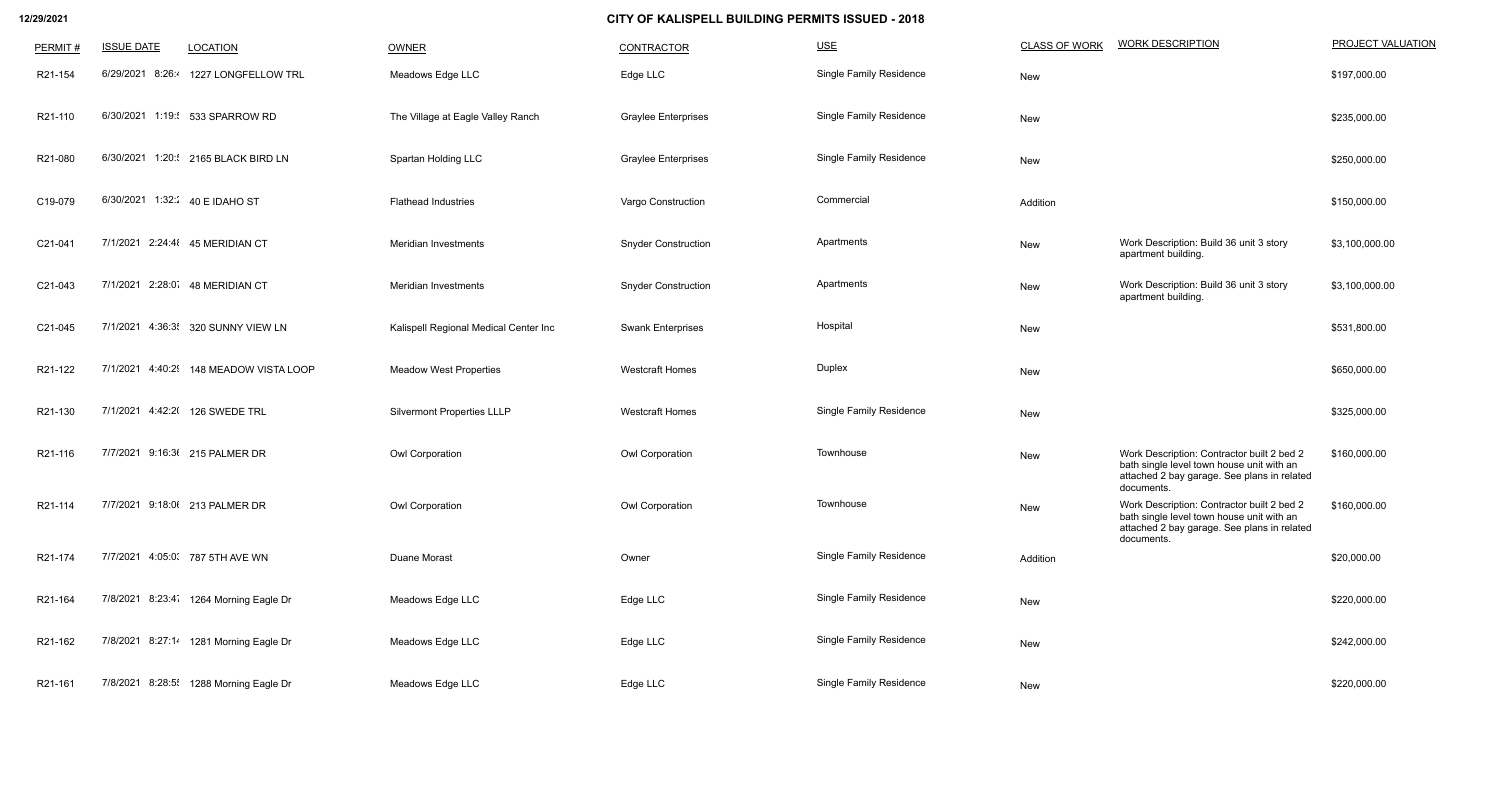| PERMIT# | <b>ISSUE DATE</b>               | <b>LOCATION</b>                       | OWNER                             | CONTRACTOR                              | $USE$                          | <b>CLASS OF WORK</b> | <b>WORK DESCRIPTION</b>                                                                                                                                                                                                                                                                                                             | <b>PROJECT VALUATION</b> |
|---------|---------------------------------|---------------------------------------|-----------------------------------|-----------------------------------------|--------------------------------|----------------------|-------------------------------------------------------------------------------------------------------------------------------------------------------------------------------------------------------------------------------------------------------------------------------------------------------------------------------------|--------------------------|
| R21-103 | 7/8/2021 1:03:22                | 530 SUNNYSIDE DR                      | <b>Branden Fiedler</b>            | Owner                                   | Residential                    | Addition             | Work Description: 3 bed 1 bath addition to<br>existing home. See plans in related<br>documents.<br>There is some curb that was removed by the<br>gas company years ago. I've asked the new<br>owner if he'd pour the curb in the course of<br>his addition. If not, i'll ask for it to be added<br>to the City's concrete contract. | \$70,000.00              |
| C21-014 |                                 | 7/8/2021 2:58:4 1256 N MERIDIAN RD    | <b>TY Properties</b>              | Hammerquist & Casalegno Construction    | Offices                        | New                  |                                                                                                                                                                                                                                                                                                                                     | \$2,468,000.00           |
| F21-014 |                                 | 7/9/2021 8:18:4: 25 Commons Loop      | <b>Mountain Valley Foods</b>      | <b>Stellar Integration &amp; Safety</b> | Commercial                     | New                  |                                                                                                                                                                                                                                                                                                                                     | \$1,000.00               |
| F21-022 | 7/12/2021 8:20: 800 Treeline Rd |                                       | <b>Frontier Village</b>           | <b>Stellar Integration &amp; Safety</b> | Apartments                     | <b>New</b>           |                                                                                                                                                                                                                                                                                                                                     | \$16,500.00              |
| R21-169 |                                 | 7/12/2021 1:16: 275 LANDING LN        | Kent Property LLC                 | Montana Craft Homes LLC                 | <b>Single Family Residence</b> | New                  |                                                                                                                                                                                                                                                                                                                                     | \$275,000.00             |
| C21-019 |                                 | 7/12/2021 2:40: 58 VILLAGE LOOP       | Steve & Kerri Latter              | Greg Bain & Co                          | Offices                        | New                  |                                                                                                                                                                                                                                                                                                                                     | \$480,653.00             |
| R21-109 | 7/14/2021 10:02: 525 RAVEN LN   |                                       | The Village at Eagle Valley Ranch | <b>Graylee Enterprises</b>              | <b>Single Family Residence</b> | New                  |                                                                                                                                                                                                                                                                                                                                     | \$220,000.00             |
| R21-159 |                                 | 7/14/2021 10:18: 1680 BULL RUN        | <b>BID</b> Inc                    | BID, Inc.                               | Townhouse                      | New                  | Work Description: Contractor built town<br>house unit see Jaxon Ridge master plan for<br>details.                                                                                                                                                                                                                                   | \$167,500.00             |
| R21-160 |                                 | 7/14/2021 10:20: 1678 BULL RUN        | <b>BID</b> Inc                    | BID, Inc.                               | Townhouse                      | New                  | Work Description: Contractor built town<br>house unit see Jaxon Ridge master plan for<br>details                                                                                                                                                                                                                                    | \$167,500.00             |
| C20-045 | 7/14/2021 2:41:( 602 S MAIN ST  |                                       | <b>ST Matthews</b>                | LHC                                     | Church                         | Repair               |                                                                                                                                                                                                                                                                                                                                     | \$500.00                 |
| R21-075 | 7/15/2021 10:21: 526 RAVEN LN   |                                       | <b>Spartan Holding LLC</b>        | <b>Graylee Enterprises</b>              | <b>Single Family Residence</b> | New                  |                                                                                                                                                                                                                                                                                                                                     | \$235,000.00             |
| C21-052 |                                 | 7/15/2021 10:23: 343 SUNNY VIEW LN    | Logan Health                      | Owner                                   | Hospital                       |                      |                                                                                                                                                                                                                                                                                                                                     | \$10,000.00              |
| R21-115 |                                 | 7/16/2021 8:10: 12 SAINT CHAPPELLE CT | Dj & Theresa Paolini              | Owner                                   | <b>Single Family Residence</b> | New                  | Work Description: Contractor built SFR, see<br>plans in related documents for details.                                                                                                                                                                                                                                              | \$425,000.00             |
| R21-186 | 7/20/2021 4:15: 256 KARA DR     |                                       | Tim and Shelby Dutter             | Owner                                   | <b>Single Family Residence</b> | New                  |                                                                                                                                                                                                                                                                                                                                     | \$10,000.00              |
| R21-077 | 7/21/2021 9:41: 522 RAVEN LN    |                                       | <b>Spartan Holding LLC</b>        | <b>Graylee Enterprises</b>              | <b>Single Family Residence</b> | New                  |                                                                                                                                                                                                                                                                                                                                     | \$225,000.00             |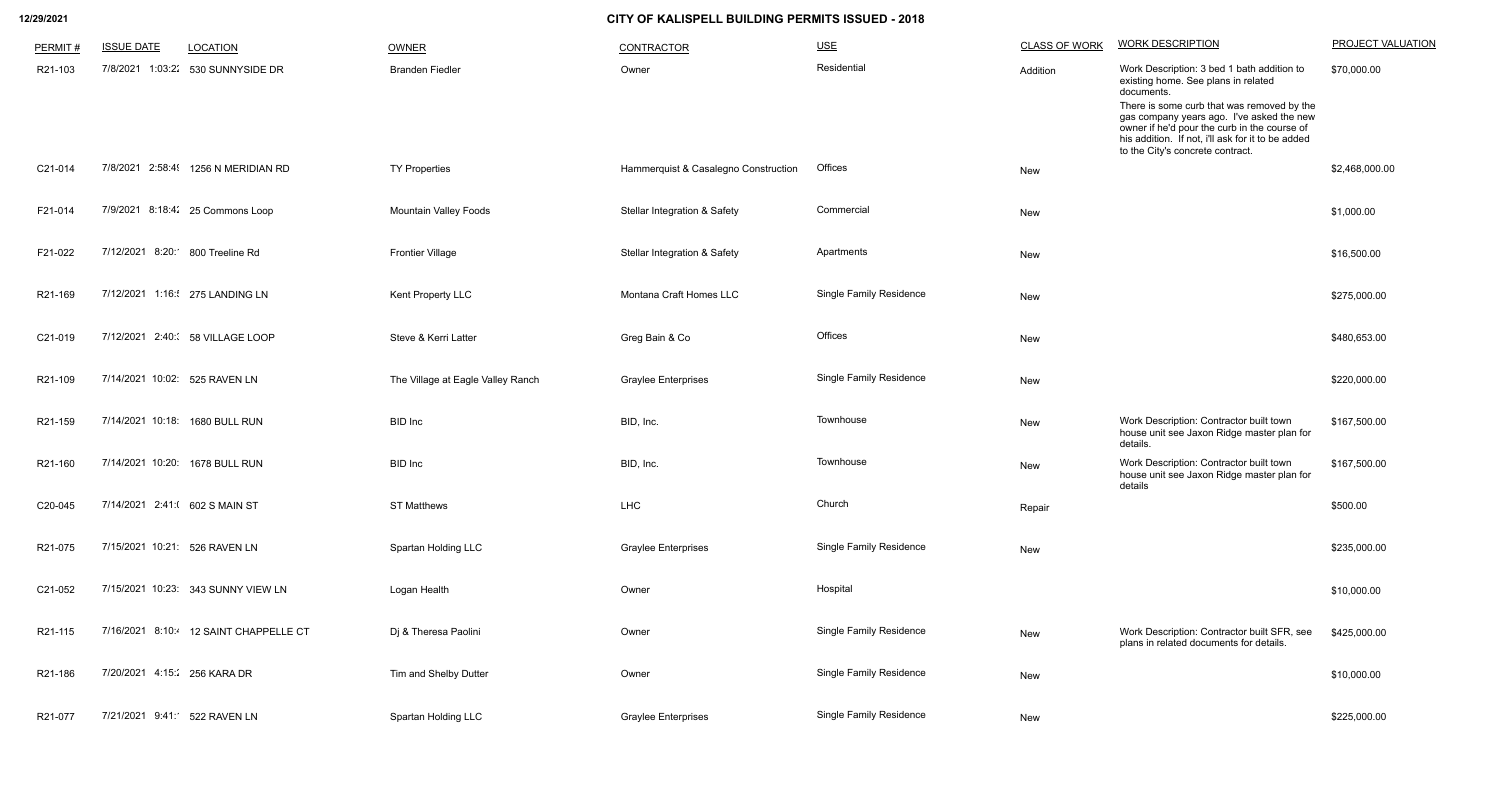| PERMIT# | <b>ISSUE DATE</b>              | <b>LOCATION</b>                       | OWNER                      | <b>CONTRACTOR</b>                       | $USE$                          | <b>CLASS OF WORK</b>  | <b>WORK DESCRIPTION</b>                                                                                                                 | <b>PROJECT VALUATION</b> |
|---------|--------------------------------|---------------------------------------|----------------------------|-----------------------------------------|--------------------------------|-----------------------|-----------------------------------------------------------------------------------------------------------------------------------------|--------------------------|
| R21-171 | 7/21/2021 9:57:                | 1219 LONGFELLOW TRL                   | Meadows Edge LLC           | Edge LLC                                | <b>Single Family Residence</b> | New                   |                                                                                                                                         | \$197,000.00             |
| R21-172 |                                | 7/21/2021 10:12: 1211 LONGFELLOW TRL  | Meadows Edge LLC           | Edge LLC                                | <b>Single Family Residence</b> | New                   |                                                                                                                                         | \$197,000.00             |
| R21-107 | 7/22/2021 2:25: 306 LIBERTY ST |                                       | Kyle and Amy Whitehead     | Owner                                   | Garage/Carport                 | New                   |                                                                                                                                         | \$20,000.00              |
| F21-028 | 7/24/2021                      | 1:05: 1910 JEFFERSON BLVD             | Spartan Holdings           | A & D Fire                              | Residential                    | New                   |                                                                                                                                         | \$5,000.00               |
| C21-027 | 7/26/2021 8:01:4 290 N MAIN ST |                                       | <b>Flathead County</b>     | <b>Martel Construction</b>              | Offices                        | Remodel               |                                                                                                                                         | \$3,608,435.00           |
| R21-179 |                                | 7/26/2021 8:50: 1224 LONGFELLOW TRL   | Meadows Edge LLC           | Edge LLC                                | <b>Single Family Residence</b> | New                   |                                                                                                                                         | \$197,000.00             |
| R21-173 | 7/26/2021 9:51: 110 CLAIRE CT  |                                       | <b>BID</b> Inc             | BID, Inc.                               | <b>Single Family Residence</b> | New                   | Work Description: Contractor built 3 bed 3<br>bath two level SFR with an attached single<br>bay garage, see plans in related documents. | \$332,264.00             |
| F21-027 |                                | 7/26/2021 10:54: 165 Commons Loop     | <b>GVPB LLC</b>            | <b>Stellar Integration &amp; Safety</b> | Offices                        | Tenant<br>Improvement |                                                                                                                                         | \$4,000.00               |
| C21-026 |                                | 7/26/2021 2:19: 2254 HIGHWAY 93 N     | Joe Sample                 | <b>Dick Anderson Construction</b>       | Restaurant                     | New                   | Work Description: Construct a Taco Bell<br>franchise building.                                                                          | \$1,000,000.00           |
| C21-056 | 7/27/2021 8:57:( 412 3RD AVE W |                                       | School Dist #5             | <b>Camas Creek Contracting</b>          |                                |                       |                                                                                                                                         | \$27,152.00              |
| C21-055 |                                | 7/27/2021 8:58:4 227 W NEVADA ST      | School Dist #5             | <b>Camas Creek Contracting</b>          | School                         | Repair                |                                                                                                                                         | \$27,152.40              |
| C21-054 | 7/27/2021 9:00: 1119 2ND ST W  |                                       | SD# 5                      | <b>Camas Creek Contracting</b>          | School                         | New                   |                                                                                                                                         | \$13,576.00              |
| R21-074 | 7/27/2021 2:50: 518 RAVEN LN   |                                       | <b>Spartan Holding LLC</b> | <b>Graylee Enterprises</b>              | <b>Single Family Residence</b> | New                   |                                                                                                                                         | \$225,000.00             |
| R21-180 |                                | 7/28/2021 9:31: 1207 LONGFELLOW TRL   | Meadows Edge LLC           | Edge LLC                                | <b>Single Family Residence</b> | New                   |                                                                                                                                         | \$197,000.00             |
| R21-178 |                                | 7/28/2021 9:35: 1277 Morning Eagle Dr | Meadows Edge LLC           | Edge LLC                                | <b>Single Family Residence</b> | New                   | Work Description: Master plan Cascade see<br>related documents for details.                                                             | \$197,000.00             |
| R21-192 |                                | 7/29/2021 8:44: 276 W NICKLAUS AVE    | Karen Savage & Andy Bicker | Mark Pond General Contractor Inc.       | <b>Single Family Residence</b> | New                   |                                                                                                                                         | \$382,175.00             |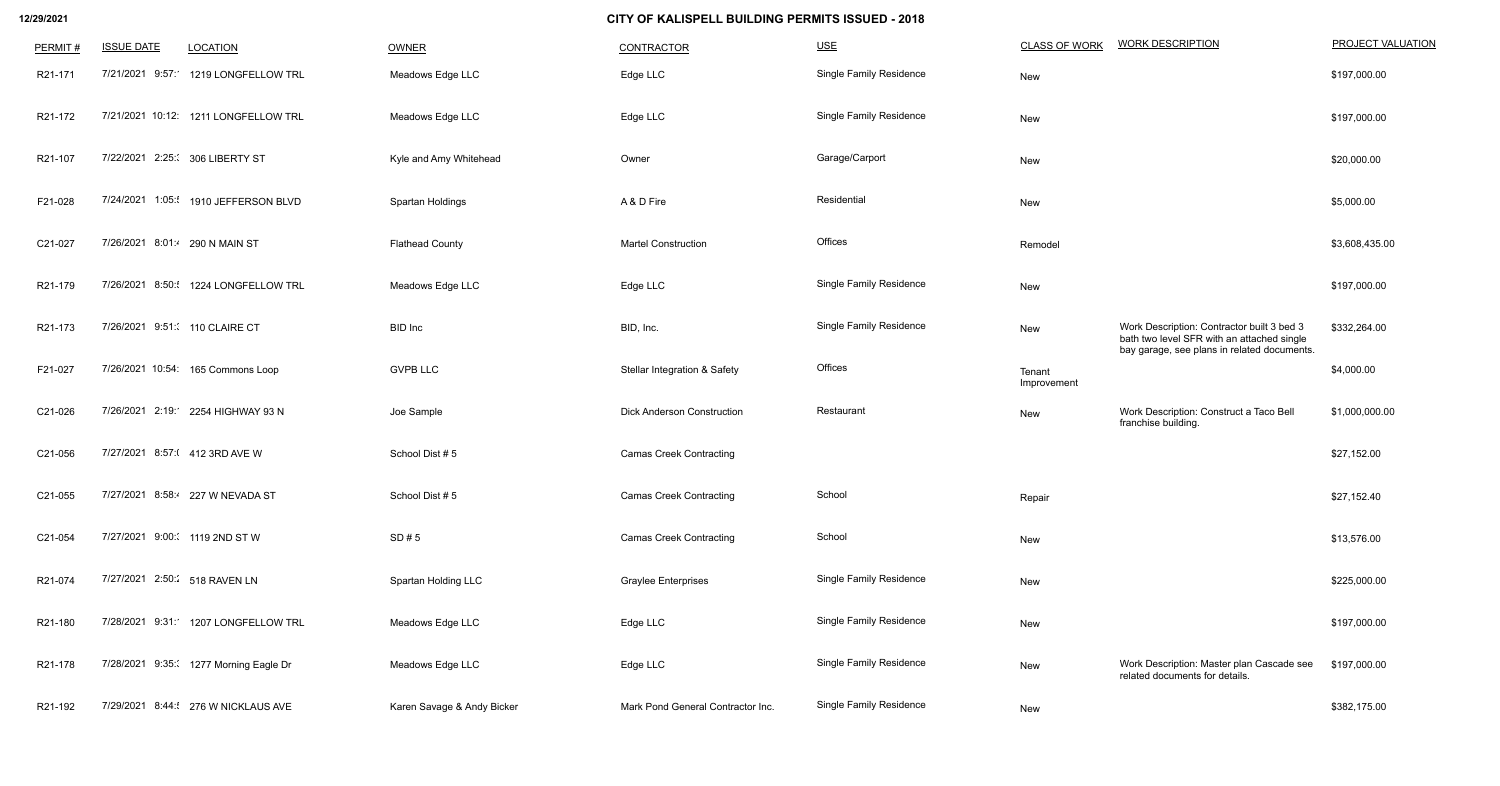| PERMIT# | <b>ISSUE DATE</b>                | <b>LOCATION</b>                        | OWNER                                | <b>CONTRACTOR</b>                 | $USE$                          | <b>CLASS OF WORK</b>  | <b>WORK DESCRIPTION</b>                                                                                                                                   | PROJECT VALUATION |
|---------|----------------------------------|----------------------------------------|--------------------------------------|-----------------------------------|--------------------------------|-----------------------|-----------------------------------------------------------------------------------------------------------------------------------------------------------|-------------------|
| C21-065 |                                  | 8/2/2021 11:51:3 164 7TH AVE WN        | <b>Signs Now</b>                     | <b>Bellamy Construction LLC</b>   | Commercial                     | Repair                |                                                                                                                                                           | \$10,400.00       |
| R21-176 | 8/3/2021 9:07:4 136 OWL LOOP     |                                        | Kent Property LLC                    | Montana Craft Homes LLC           | <b>Single Family Residence</b> | New                   |                                                                                                                                                           | \$350,000.00      |
| R21-135 |                                  | 8/3/2021 9:24:24 642 CORPORATE DR      | <b>Westwood Park LLC</b>             | Tro-Lini Builders, Inc.           | Townhouse                      | New                   | Work Description: Site built town home unit.<br>See plans in related documents for details.                                                               | \$310,000.00      |
| R21-136 |                                  | 8/3/2021 9:24:5( 644 CORPORATE DR      | <b>Westwood Park LLC</b>             | Tro-Lini Builders, Inc.           | Townhouse                      | New                   | Work Description: Site built town home unit<br>see plans in related documents for detail.                                                                 | \$310,000.00      |
| R21-151 | 8/3/2021 10:46:3 272 KARA DR     |                                        | <b>Trophy's Foundation</b>           | <b>Bighorn Development</b>        | <b>Single Family Residence</b> | New                   | Work Description: Two story 3 bed 3 bath<br>SFR with an attached single bay garage.<br>See plans in related documents for details.                        | \$250,000.00      |
| R21-123 |                                  | 8/3/2021 3:02:2( 108 NORTHLAND DR      | <b>Bridgeland Development</b>        | <b>Westcraft Homes</b>            | <b>Single Family Residence</b> | New                   | Work Description: Contactor built Solna<br>Master plan see plans in related documents<br>for details.                                                     | \$350,000.00      |
| R21-152 | 8/3/2021 3:55:4                  | 167 RIVER VIEW DR                      | Kelson & Katie Ramey                 | <b>Nelson Contracting</b>         | <b>Single Family Residence</b> | Addition              | Work Description: Addition to existing SFR,<br>see plans in related documents for details.                                                                | \$75,000.00       |
| R21-168 | 8/4/2021 11:58:5                 | 1292 MORNING EAGLE DR                  | Meadows Edge LLC                     | Edge LLC                          | <b>Single Family Residence</b> | New                   |                                                                                                                                                           | \$230,000.00      |
| R21-167 |                                  | 8/4/2021 12:04:2 1293 Morning Eagle Dr | Meadows Edge LLC                     | Edge LLC                          | <b>Single Family Residence</b> | New                   |                                                                                                                                                           | \$187,000.00      |
| R21-166 | 8/4/2021 12:07:3                 | 1223 LONGFELLOW TRL                    | Meadows Edge LLC                     | Edge LLC                          | <b>Single Family Residence</b> | New                   |                                                                                                                                                           | \$197,000.00      |
| C21-057 | 8/5/2021 8:57:5 44 Buffalo Hill  |                                        | <b>Immanuel Lutheran Communities</b> | Davidson Construction, Inc.       | Duplex                         | New                   |                                                                                                                                                           | \$670,000.00      |
| R21-177 |                                  | 8/10/2021 12:46: 140 ANTLER PEAK LN    | Rhonda Kohl & Tim Carter             | Mark Pond General Contractor Inc. | <b>Single Family Residence</b> | New                   | Work Description: Contractor built 3 bed 3<br>bath two level SFR with an attached two bay<br>garage. See plans in related documents for                   | \$579,000.00      |
| C21-058 | 8/11/2021 8:16:1 48 Buffalo Hill |                                        | ILC                                  | Davidson Construction, Inc.       | Duplex                         |                       | details.                                                                                                                                                  |                   |
| R21-067 | 8/11/2021 10:18: 506 RAVEN LN    |                                        | Spartan Holdings                     | <b>Graylee Enterprises</b>        | <b>Single Family Residence</b> | New                   | Work Description: Contractor built 3 bed 2<br>bath single level SFR with an attached<br>single bay garage. See plans in related<br>documents for details. | \$225,000.00      |
| F21-026 |                                  | 8/12/2021 4:00: 4165 Commons Loop      | <b>GVPB LLC</b>                      | Western States Fire Protection Co | Offices                        | Tenant<br>Improvement |                                                                                                                                                           | \$26,383.00       |
| R21-184 |                                  | 8/16/2021 10:39: 271 LANDING LN        | Nicholas and Eva Tanninen            | Owner                             | <b>Single Family Residence</b> | New                   |                                                                                                                                                           | \$400,000.00      |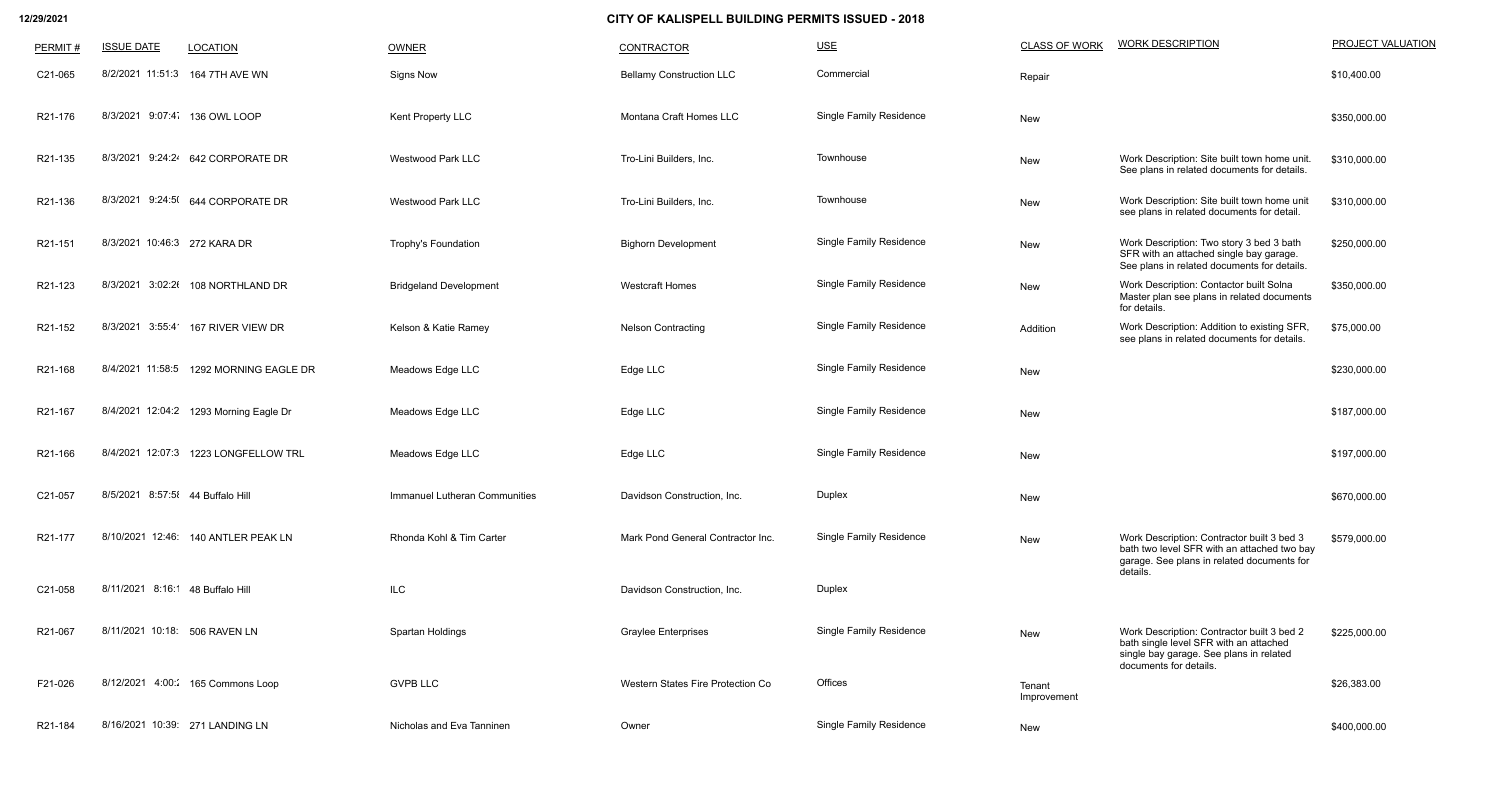| PERMIT# | <b>ISSUE DATE</b>               | <b>LOCATION</b>                       | OWNER                             | <b>CONTRACTOR</b>                 | $USE$                          | <b>CLASS OF WORK</b> | <b>WORK DESCRIPTION</b>                                                                                                                                                                    | PROJECT VALUATION |
|---------|---------------------------------|---------------------------------------|-----------------------------------|-----------------------------------|--------------------------------|----------------------|--------------------------------------------------------------------------------------------------------------------------------------------------------------------------------------------|-------------------|
| R21-040 | 8/16/2021 4:01:4 471 1ST AVE EN |                                       | Patrick Jentz                     | Owner                             | <b>Accessory Building</b>      | New                  |                                                                                                                                                                                            | \$100,000.00      |
| R21-073 | 8/17/2021 1:23: 514 RAVEN LN    |                                       | Spartan Holding LLC               | <b>Graylee Enterprises</b>        | <b>Single Family Residence</b> | New                  |                                                                                                                                                                                            | \$235,000.00      |
| R21-187 | 3:59:<br>8/17/2021              | 1280 MORNING EAGLE DR                 | Meadows Edge LLC                  | Edge LLC                          | <b>Single Family Residence</b> | New                  | Work Description: Arbor Master set see<br>plans in related documents for details.                                                                                                          | \$202,000.00      |
|         |                                 |                                       |                                   |                                   |                                |                      | House wrap inspection. All seams<br>overlapped or taped. Wrap overlaps window<br>seal at top of windows. Wrap is under<br>window seal at bottom of windows. Wrap<br>behind electric meter. |                   |
| R21-189 |                                 | 8/17/2021 4:21: 1248 Morning Eagle Dr | Meadows Edge LLC                  | Edge LLC                          | <b>Single Family Residence</b> | New                  | Work Description: Autumn II see plans in<br>related documents for details.                                                                                                                 | \$230,000.00      |
| R21-129 | 8/18/2021 10:48: 811 3RD AVE W  |                                       | Allyson Bush                      | <b>Mark Reasner Remodels</b>      | <b>Single Family Residence</b> | New                  | Work Description: Remodel, replacing a<br>bearing wall with a post/beam. See plans in<br>related documents                                                                                 | \$1,500.00        |
| R21-211 | 8/18/2021 12:18: 27 Austin St   |                                       | Adam and Karin Jones              | <b>Montana Basement Solutions</b> | <b>Single Family Residence</b> | Repair               |                                                                                                                                                                                            | \$5,000.00        |
| C21-038 |                                 | 8/18/2021 2:47: 2264 HIGHWAY 93 N     | Flower & Stone LTD                | <b>Pinnacle Construction</b>      | Restaurant                     | New                  |                                                                                                                                                                                            | \$369,150.00      |
| C21-037 | 8/20/2021 9:12: 725 6TH AVE E   |                                       | <b>KDS Wellness Center LLC</b>    | <b>Richcreek Construction</b>     | Commercial                     | Remodel              | Work Description: Add new basement<br>stairway exit and extend the existing roof<br>line over the stairway.                                                                                | \$45,000.00       |
| C21-030 | 8/20/2021 10:03: 889 N Meridian |                                       | Luke Hefferman                    | <b>Prime Enterprises</b>          |                                |                      |                                                                                                                                                                                            | \$150,000.00      |
| C20-077 | 8/23/2021 10:47: 305 Lilac Loop |                                       | <b>Silvermont Properties LLLP</b> | <b>Denman Construction</b>        | Apartments                     | New                  |                                                                                                                                                                                            | \$2,394,786.58    |
| C20-034 |                                 | 8/24/2021 2:49: 1940 JEFFERSON BLVD   | Eagle Valley Ranch Apts LLC       | <b>Precision Builders</b>         | Apartments                     | New                  | Work Description: Build a 3 story 24 unit<br>apartment building.                                                                                                                           | \$2,650,000.00    |
| R21-124 | 8/25/2021 8:40: 346 5TH AVE E   |                                       | Brian & Kristin Bay               | Owner                             | Garage/Carport                 | New                  |                                                                                                                                                                                            | \$75,000.00       |
| R21-191 | 8/25/2021 10:42: 1004 8TH AVE E |                                       | Daniel Seymour                    | <b>Bryce Snyder Construction</b>  | <b>Single Family Residence</b> | Remodel              |                                                                                                                                                                                            | \$2,620.00        |
| R21-142 | 8/25/2021                       | 3:50: 135 OWL LOOP                    | <b>Northwind Developments</b>     | <b>Northwind Developments</b>     | <b>Single Family Residence</b> | New                  | Work Description: Contractor built 3 bed 2<br>bath single level SFR with an attached<br>single bay garage, see plans in related                                                            | \$350,000.00      |
| R21-140 | 8/25/2021 3:51:( 156 OWL LOOP   |                                       | <b>Northwind Developments</b>     | <b>Northwind Developments</b>     | <b>Single Family Residence</b> | New                  | documents for details.                                                                                                                                                                     | \$350,000.00      |
|         |                                 |                                       |                                   |                                   |                                |                      |                                                                                                                                                                                            |                   |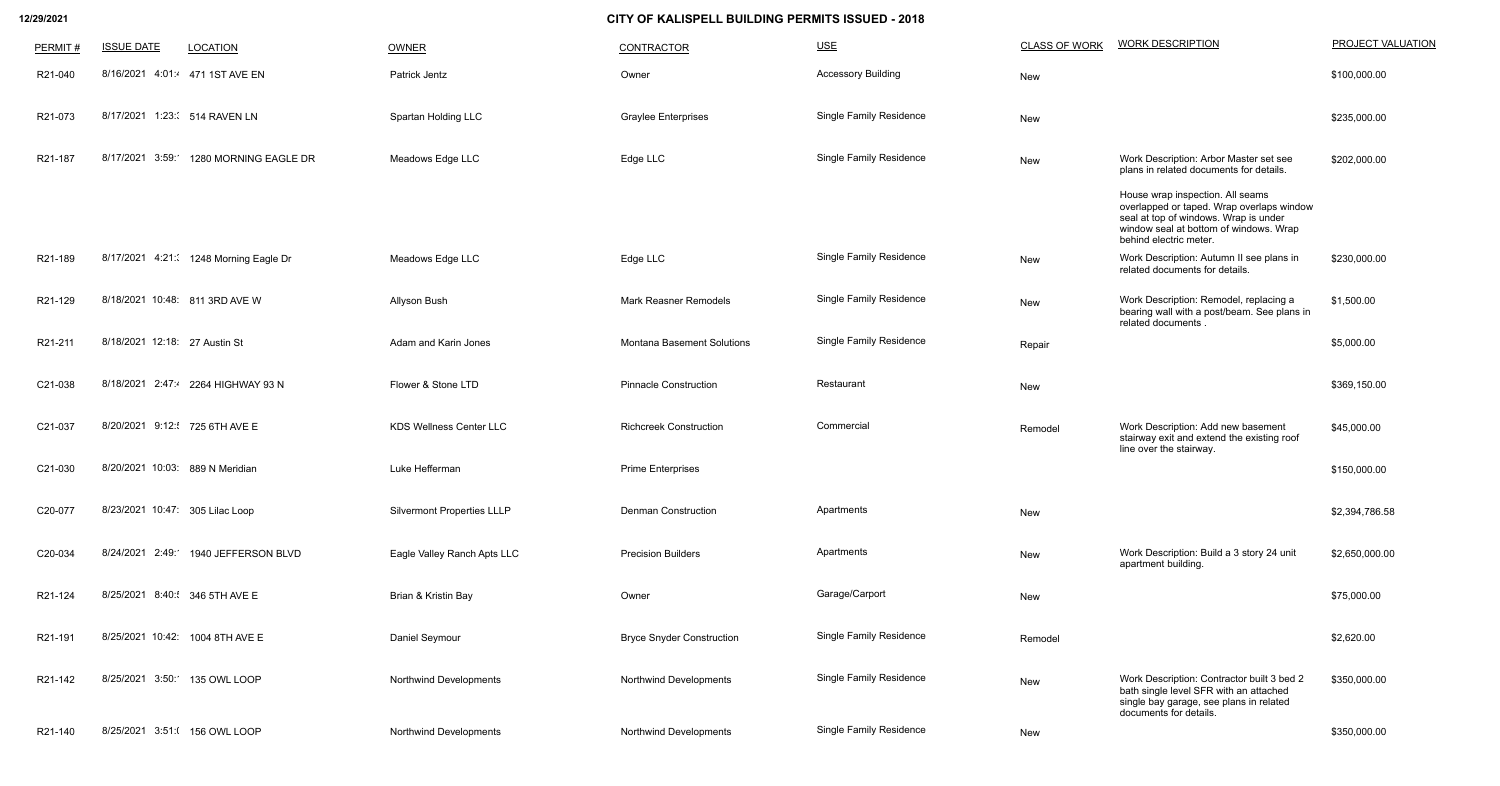| PERMIT# | <b>ISSUE DATE</b>               | <b>LOCATION</b>                        | OWNER                             | CONTRACTOR                    | $USE$                          | <b>CLASS OF WORK</b> | <b>WORK DESCRIPTION</b>                                                                                                                                               | <b>PROJECT VALUATION</b> |
|---------|---------------------------------|----------------------------------------|-----------------------------------|-------------------------------|--------------------------------|----------------------|-----------------------------------------------------------------------------------------------------------------------------------------------------------------------|--------------------------|
| R21-194 |                                 | 8/26/2021 12:43: 175 SILVERTIP TRL     | <b>Silvermont Properties LLLP</b> | <b>Westcraft Homes</b>        | Single Family Residence        | New                  |                                                                                                                                                                       | \$250,000.00             |
| R21-190 |                                 | 8/26/2021 12:44: 171 SILVERTIP TRL     | <b>Silvermont Properties LLLP</b> | <b>Westcraft Homes</b>        | <b>Single Family Residence</b> | New                  |                                                                                                                                                                       | \$250,000.00             |
| C21-049 | 8/26/2021 1:13:( 201 18TH ST E  |                                        | R4A, LLC                          | <b>Bryant Contracting LLC</b> | Restaurant                     | Remodel              | Work Description: Remodel of existing fast<br>food location reflecting change in franchise.                                                                           | \$240,000.00             |
| C21-069 | 8/26/2021 4:37:4 403 2ND AVE W  |                                        | Montana SD Partners               | NorthWest Roofing Specialist  | Commercial                     | Repair               | 403 & 411 2nd Ave W reroof                                                                                                                                            | \$30,000.00              |
| C21-051 | 8/30/2021 10:32: 35 TREELINE RD |                                        | Chick-Fil-A                       | <b>Biorge Construction</b>    | Retail                         | Addition             |                                                                                                                                                                       | \$140,000.00             |
| R21-193 | 8/30/2021                       | 1:46:(203 COTTAGE DR                   | Benjamin Kimble                   | Owner                         | <b>Single Family Residence</b> | New                  |                                                                                                                                                                       | \$200,000.00             |
| R21-155 | 8/30/2021 2:14: 114 TAELOR RD   |                                        | Owl Corporation                   | Owl Corporation               | Townhouse                      | New                  | Work Description: Contractor built new 3<br>bed 3 bath two story town house unit with a<br>detached single bay garage. See plans in<br>related documents for details. | \$185,000.00             |
| R21-156 | 8/30/2021 2:16: 116 TAELOR RD   |                                        | Owl Corporation                   | Owl Corporation               | Townhouse                      | New                  | Work Description: Contractor built new 3<br>bed 3 bath two story town house unit with a<br>detached single bay garage. See plans in<br>related documents for details. | \$185,000.00             |
| C21-047 |                                 | 8/30/2021 2:34: 155 TIMBERWOLF PKWY    | State of Montana DNRC             | <b>Swank Enterprises</b>      | Offices                        | New                  | Work Description: Build new medical office<br>building.                                                                                                               | \$4,500,000.00           |
| R21-185 | 8/31/2021 8:47: 280 LANDING LN  |                                        | Mark Neiman                       | Owner                         | <b>Single Family Residence</b> | New                  |                                                                                                                                                                       | \$280,000.00             |
| R21-203 |                                 | 8/31/2021 10:48: 1260 MORNING EAGLE DR | Meadows Edge LLC                  | Edge LLC                      | <b>Single Family Residence</b> | New                  | Work Description: Autumn II mirrored<br>master plan see plans in related documents<br>for details.                                                                    | \$230,000.00             |
| R21-201 | 8/31/2021 10:51:                | 1228 LONGFELLOW TRL                    | Meadows Edge LLC                  | Edge LLC                      | <b>Single Family Residence</b> | New                  | Work Description: Nova mirrored master<br>plan see plans in related documents for<br>details.                                                                         | \$242,000.00             |
| R21-202 |                                 | 8/31/2021 10:55: 1276 MORNING EAGLE DR | Meadows Edge LLC                  | Edge LLC                      | <b>Single Family Residence</b> | New                  |                                                                                                                                                                       | \$270,000.00             |
| R21-188 | 8/31/2021 10:56:                | 1244 MORNING EAGLE DR                  | Meadows Edge LLC                  | Edge LLC                      | <b>Single Family Residence</b> | New                  |                                                                                                                                                                       | \$220,000.00             |
| R21-200 |                                 | 8/31/2021 11:00: 1212 LONGFELLOW TRL   | Meadows Edge LLC                  | Edge LLC                      | <b>Single Family Residence</b> | New                  |                                                                                                                                                                       | \$187,000.00             |
| C21-001 | 8/31/2021 4:02: 128 S MAIN ST   |                                        | Flowers by Hansen                 | Owner                         | Commercial                     | Remodel              | Work Description: Store front remodel. See<br>plans and engineers letters in related<br>documents. Permit approved 6/15/21.                                           | \$20,000.00              |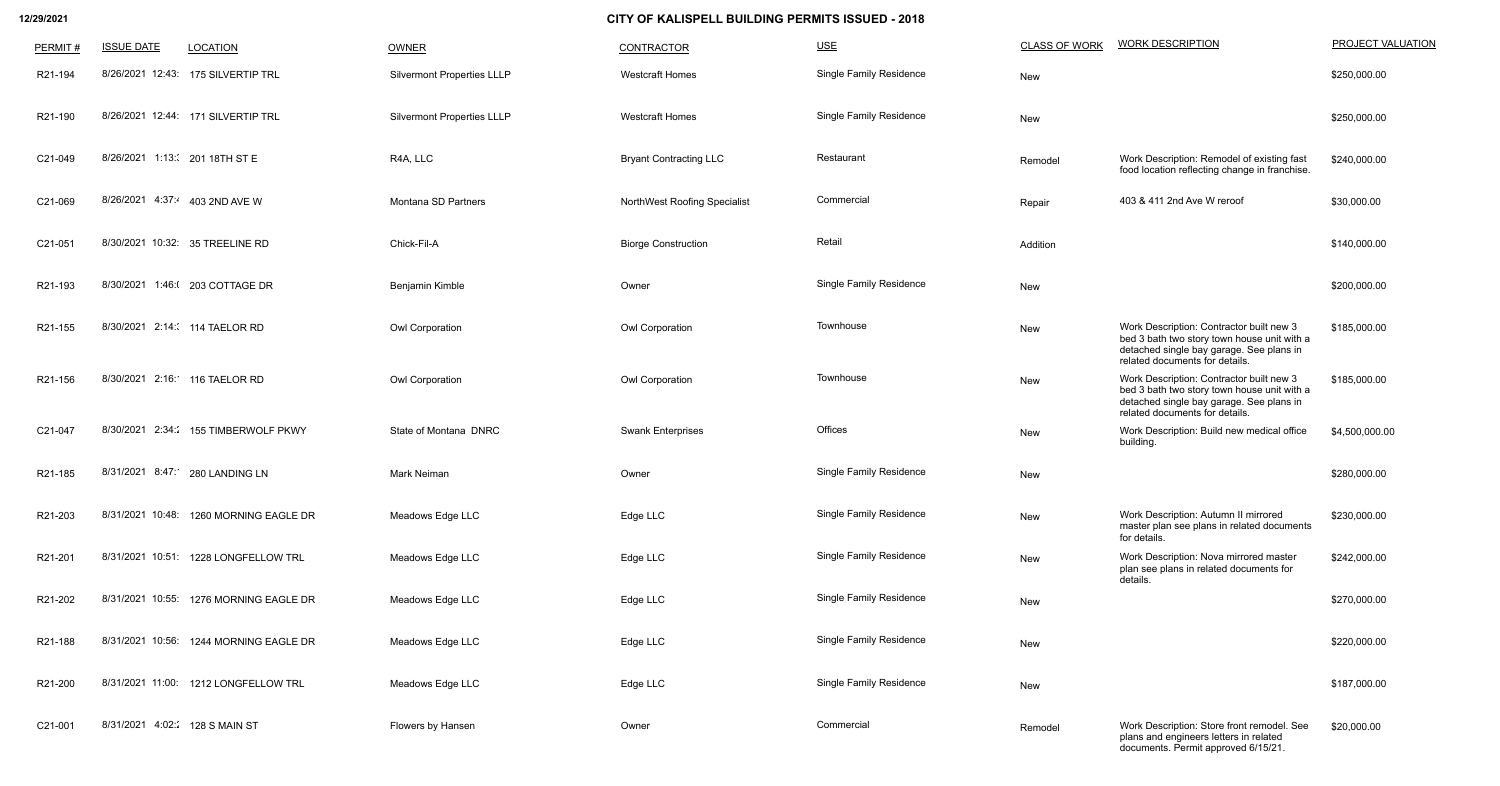| PERMIT# | <b>ISSUE DATE</b>                    | <b>LOCATION</b>                        | <b>OWNER</b>                      | <b>CONTRACTOR</b>                       | $USE$                          | <b>CLASS OF WORK</b>  | <b>WORK DESCRIPTION</b>                                                                                                                         | <b>PROJECT VALUATION</b> |
|---------|--------------------------------------|----------------------------------------|-----------------------------------|-----------------------------------------|--------------------------------|-----------------------|-------------------------------------------------------------------------------------------------------------------------------------------------|--------------------------|
| R21-163 | 9/1/2021 9:26:1 171 OWL LOOP         |                                        | <b>Mark Dennehy</b>               | <b>Brian Wiley Construction</b>         | <b>Single Family Residence</b> | New                   |                                                                                                                                                 | \$360,000.00             |
| R21-222 | 9/3/2021 12:59:4 1674 BULL RUN       |                                        | <b>BID</b> Inc                    | BID, Inc.                               | Townhouse                      | New                   |                                                                                                                                                 | \$168,000.00             |
| R21-221 | 9/3/2021 1:01:5 1676 BULL RUN        |                                        | <b>BID</b> Inc                    | BID, Inc.                               | Townhouse                      | New                   |                                                                                                                                                 | \$168,000.00             |
| F21-021 | 9/3/2021 2:46:1  110 HUTTON RANCH RD |                                        | Hokkaido Japanese Restaurant      | <b>Stellar Integration &amp; Safety</b> | Restaurant                     | Tenant<br>Improvement |                                                                                                                                                 | \$1,000.00               |
| F21-023 | 9/3/2021 2:48:11 810 Treeline Rd     |                                        | <b>Frontier Village</b>           | <b>Stellar Integration &amp; Safety</b> |                                |                       |                                                                                                                                                 | \$16,500.00              |
| R21-208 | 9/9/2021 9:41:1 180 Parkridge Dr     |                                        | Kalispell Student Built Homes     | <b>Denman Construction</b>              | <b>Single Family Residence</b> | New                   |                                                                                                                                                 | \$325,000.00             |
| R21-069 | 9/10/2021 8:00: 510 RAVEN LN         |                                        | Spartan Holdings                  | <b>Graylee Enterprises</b>              | <b>Single Family Residence</b> | New                   |                                                                                                                                                 | \$225,000.00             |
| R21-141 | 9/10/2021 11:36: 423 6TH AVE W       |                                        | <b>Brett &amp; Natalie Fisher</b> | Owner                                   | <b>Duplex</b>                  | Addition              |                                                                                                                                                 | \$90,000.00              |
| R21-209 | 9/14/2021 8:49: 1208 LONGFELLOW TRL  |                                        | Meadows Edge LLC                  | Edge LLC                                | <b>Single Family Residence</b> | New                   |                                                                                                                                                 | \$187,000.00             |
| R21-214 | 9/14/2021 8:50:                      | 1215 LONGFELLOW TRL                    | Meadows Edge LLC                  | Edge LLC                                | <b>Single Family Residence</b> | New                   |                                                                                                                                                 | \$187,000.00             |
| C21-050 | 9/16/2021 8:25: 505 CASCADE LOOP     |                                        | Andy & Heidi Shors                | <b>Swank Enterprises</b>                | Commercial                     | New                   |                                                                                                                                                 | \$2,000,000.00           |
| C19-048 | 9/21/2021 2:26:( 810 Treeline Rd.    |                                        | <b>DNRC</b>                       | <b>Nicely Construction</b>              | Apartments                     | New                   | Work Description: Build 24 unit, 3 story<br>apartment building.                                                                                 | \$1,920,000.00           |
| R21-104 | 9/21/2021 2:48: 101 TAELOR RD        |                                        | <b>Philip Pappas</b>              | Owner                                   | <b>Single Family Residence</b> | New                   | Work Description: See plans in related<br>documents for details, ENGINEERING                                                                    | \$425,000.00             |
| R21-244 | 9/22/2021 10:25: 14 E NICKLAUS AVE   |                                        | Suzi Grourman                     | Paull Group LDT                         | Residential                    | Repair                | <b>REQUIRED SEE RED LINES</b>                                                                                                                   | \$12,000.00              |
| R21-197 |                                      | 9/23/2021 11:26: 175 W SWIFT CREEK WAY | Westcraft Homes Inc               | <b>Westcraft Homes</b>                  | <b>Single Family Residence</b> | New                   | Work Description: Contractor built 3 bed 3<br>bath 2 level SFR with an attached 2 bay<br>garage. See plans in related documents for<br>details. | \$375,000.00             |
| R21-207 | 9/23/2021 11:27: 159 SILVERTIP TRL   |                                        | <b>Westcraft Homes</b>            | <b>Westcraft Homes</b>                  | Single Family Residence        | New                   |                                                                                                                                                 | \$275,000.00             |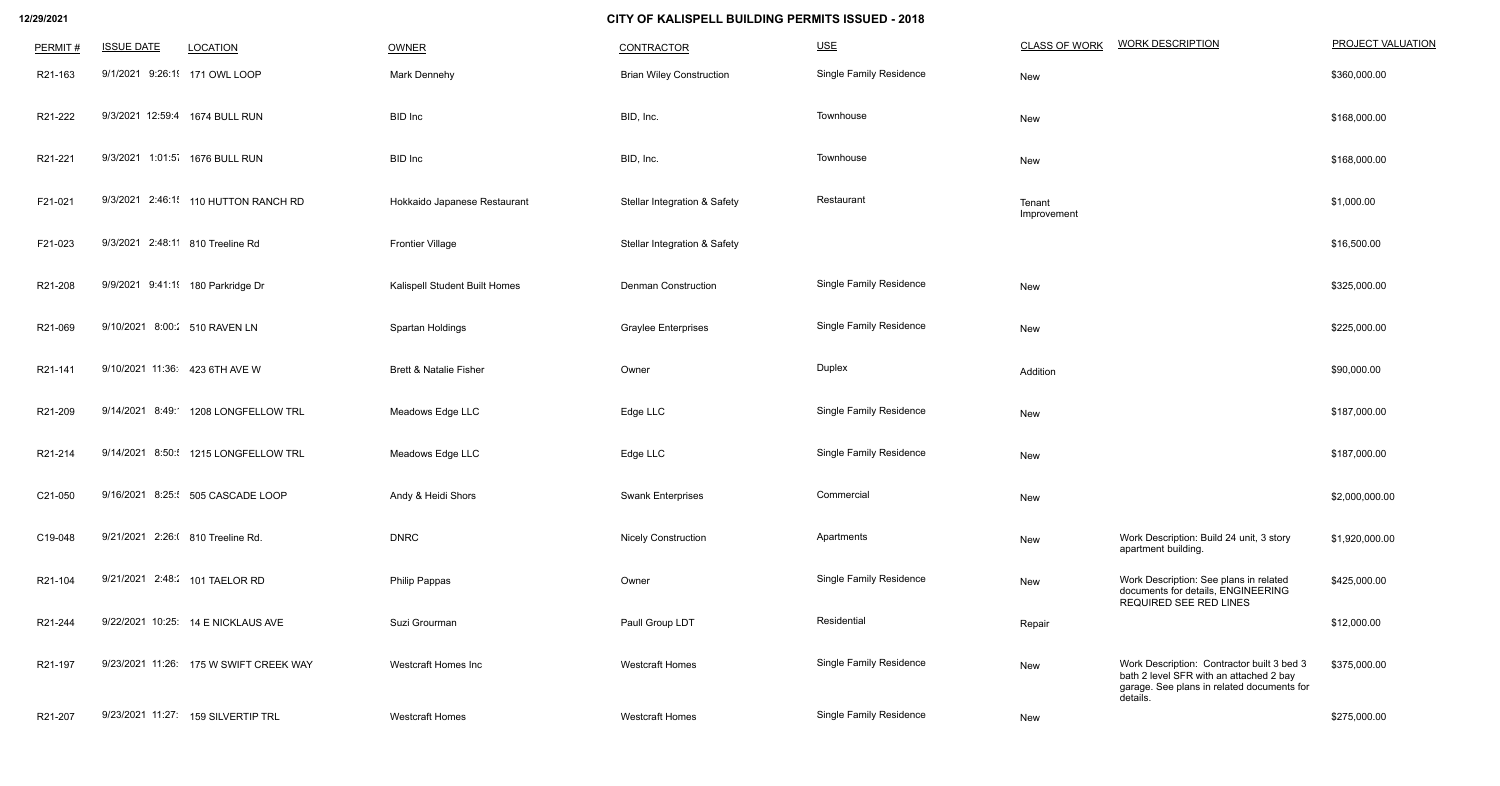| PERMIT# | <b>ISSUE DATE</b>               | <b>LOCATION</b>                         | OWNER                             | <b>CONTRACTOR</b>            | $USE$                          | <b>CLASS OF WORK</b> | <b>WORK DESCRIPTION</b>                                                                                                                               | PROJECT VALUATION      |
|---------|---------------------------------|-----------------------------------------|-----------------------------------|------------------------------|--------------------------------|----------------------|-------------------------------------------------------------------------------------------------------------------------------------------------------|------------------------|
| R21-131 | 9/23/2021 11:29:                | 130 MEADOW VISTA LOOP                   | Meadows West Properties LP        | <b>Westcraft Homes</b>       | Duplex                         | New                  | Work Description: New construction of a<br>duplex, see plans in related documents for<br>details.                                                     | \$1.00<br>\$500,000.00 |
| R21-165 | 9/23/2021 11:30:                | 165 MEADOW VISTA LOOP                   | Meadows West Properties LP        | <b>Westcraft Homes</b>       | <b>Duplex</b>                  | New                  |                                                                                                                                                       | \$1.00<br>\$650,000.00 |
| R21-198 |                                 | 9/24/2021 11:05: 334 MOUNTAIN VISTA WAY | <b>Terry Homes</b>                | Terry Homes Inc.             | Single Family Residence        | New                  | Work Description: Contractor built 3 bed 2<br>bath 2 level SFR with an oversized single<br>bay garage. See plans in related documents<br>for details. | \$245,000.00           |
| R21-219 |                                 | 9/24/2021 1:16: 4151 OWL LOOP           | <b>RM Allen</b>                   | <b>RM Allen Construction</b> | <b>Single Family Residence</b> | New                  | Work Description: Single level 4bed 3bath<br>SFR with an attached double bay garage.<br>See plans in related documents for details.                   | \$300,000.00           |
| R21-228 | 9/24/2021 2:22:                 | 1289 MORNING EAGLE DR                   | Meadows Edge LLC                  | Edge LLC                     | <b>Single Family Residence</b> | New                  |                                                                                                                                                       | \$197,000.00           |
| R21-231 | 9/24/2021 2:26:0                | 1232 LONGFELLOW TRL                     | Meadows Edge LLC                  | Edge LLC                     | <b>Single Family Residence</b> | New                  |                                                                                                                                                       | \$197,000.00           |
| R21-232 | 9/24/2021<br>2:29:0             | 1220 LONGFELLOW TRL                     | Meadows Edge LLC                  | Edge LLC                     | <b>Single Family Residence</b> | New                  |                                                                                                                                                       | \$197,000.00           |
| R21-233 | 9/24/2021                       | 2:30: 1284 MORNING EAGLE DR             | Meadows Edge LLC                  | Edge LLC                     | <b>Single Family Residence</b> | New                  |                                                                                                                                                       | \$280,000.00           |
| R21-234 | 9/24/2021                       | 2:32: 1252 MORNING EAGLE DR             | Meadows Edge LLC                  | Edge LLC                     | <b>Single Family Residence</b> | New                  |                                                                                                                                                       | \$220,000.00           |
| R21-212 |                                 | 9/27/2021 10:02: 1310 6TH AVE W         | Scott and Pat Hurley              | Owner                        | <b>Single Family Residence</b> | Repair               |                                                                                                                                                       | \$12,000.00            |
| F21-033 | 9/30/2021 9:59:4 380 Lilac Loop |                                         | <b>ARIM Silverbrook LLC</b>       | <b>Elite Fire Protection</b> |                                |                      |                                                                                                                                                       | \$78,173.55            |
| R21-199 |                                 | 10/4/2021 12:52: 529 SPARROW RD         | The Village at Eagle Valley Ranch | <b>Graylee Enterprises</b>   | <b>Single Family Residence</b> | New                  |                                                                                                                                                       | \$235,000.00           |
| R21-216 |                                 | 10/4/2021 12:53: 525 SPARROW RD         | The Village at Eagle Valley Ranch | <b>Graylee Enterprises</b>   | <b>Single Family Residence</b> | New                  |                                                                                                                                                       | \$235,000.00           |
| R21-237 |                                 | 10/5/2021 11:55: 1273 MORNING EAGLE DR  | Meadows Edge LLC                  | Edge LLC                     | <b>Single Family Residence</b> | New                  |                                                                                                                                                       | \$183,000.00           |
| R21-236 | 10/5/2021                       | 1:40: 1204 LONGFELLOW LN                | Meadows Edge LLC                  | Edge LLC                     | <b>Single Family Residence</b> | New                  |                                                                                                                                                       | \$256,000.00           |
| R21-238 |                                 | 10/8/2021 9:37:4 164 OWL LOOP           | Lee Muonio                        | Owner                        | <b>Single Family Residence</b> | New                  |                                                                                                                                                       | \$375,000.00           |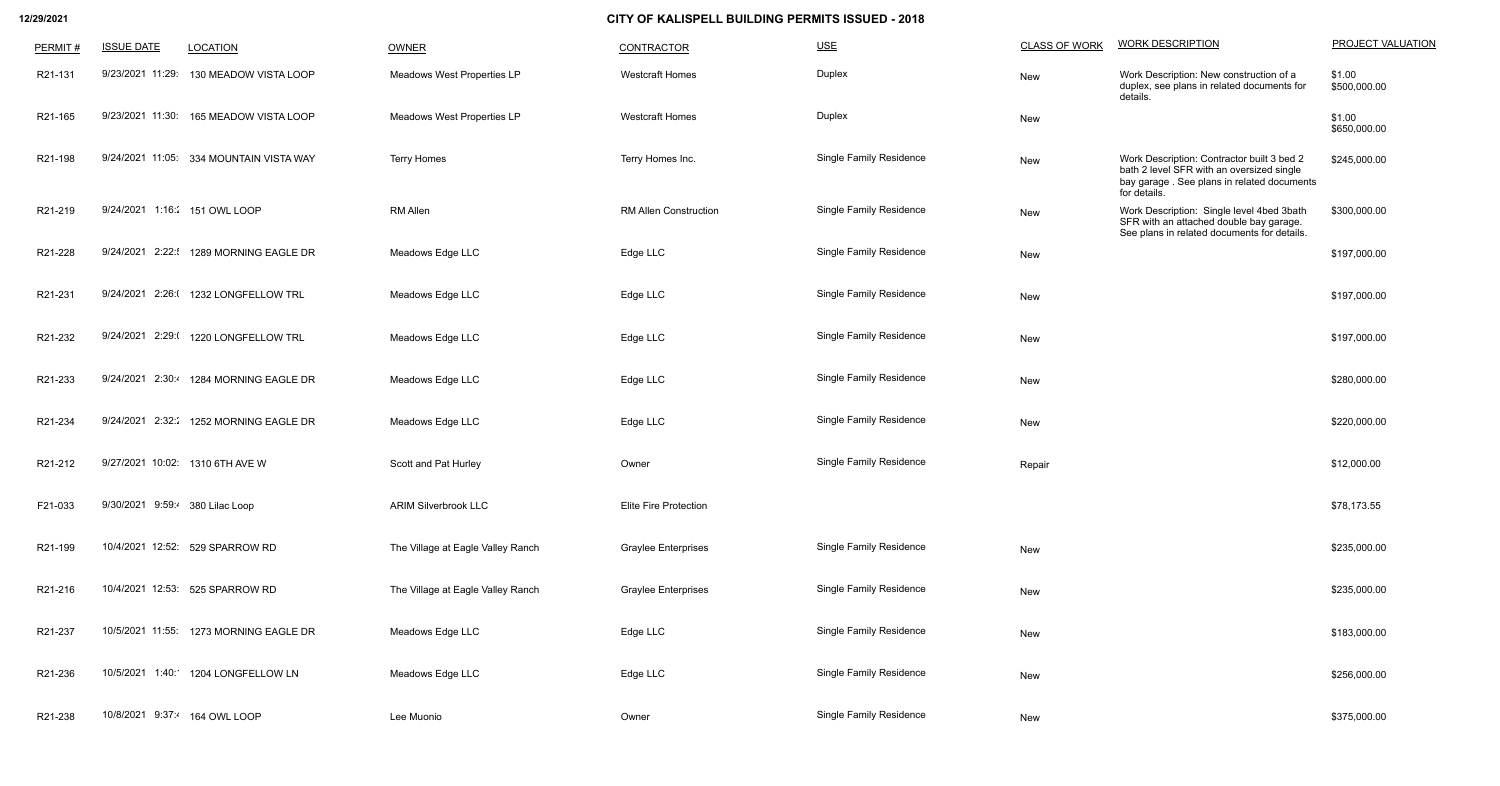| PERMIT# | <b>ISSUE DATE</b>              | <b>LOCATION</b>                      | OWNER                                                   | <b>CONTRACTOR</b>                 | $USE$                          | <b>CLASS OF WORK</b>  | <b>WORK DESCRIPTION</b>                                                                                   | PROJECT VALUATION |
|---------|--------------------------------|--------------------------------------|---------------------------------------------------------|-----------------------------------|--------------------------------|-----------------------|-----------------------------------------------------------------------------------------------------------|-------------------|
| R21-227 |                                | 10/10/2021 10:4 281 NORTHLAND DR     | Jon & Loralee Endresen                                  | J & F Construction                | <b>Single Family Residence</b> | New                   | Work Description: Contractor built 2 story<br>SFR see attached plans in related<br>documents for details. | \$600,000.00      |
| R21-196 |                                | 10/12/2021 1:16 158 PALMER DR        | <b>Clinton Swaney</b>                                   | Owner                             | <b>Single Family Residence</b> | New                   |                                                                                                           | \$250,000.00      |
| F21-052 | 10/13/2021 10:5  201 18TH ST E |                                      | Dominos                                                 | Mahugh Fire & Safety              | Commercial                     | Tenant<br>Improvement |                                                                                                           | \$3,800.00        |
| C21-031 |                                | 10/14/2021 9:46 2365 HIGHWAY 93 N    | Target                                                  | <b>ESI Construction</b>           | Store                          | Remodel               | Work Description: Remodel of existing<br>mercantile occupancy.                                            | \$25,000.00       |
| R21-229 | 10/15/2021 9:28 172 OWL LOOP   |                                      | <b>Mark Pond</b>                                        | Mark Pond General Contractor Inc. | <b>Single Family Residence</b> | New                   | Work Description: Contractor built SFR see<br>plans in related documents for details.                     | \$340,000.00      |
| R21-240 |                                | 10/15/2021 12:0! 135 W MONTURE CT    | <b>Silvermont Properties LLLP</b>                       | <b>Westcraft Homes</b>            | <b>Single Family Residence</b> | New                   |                                                                                                           | \$375,000.00      |
| C21-023 | 10/18/2021 9:40 116 S MAIN ST  |                                      | Tristelle Vu                                            | <b>Landstar Development</b>       | <b>Single Family Residence</b> | New                   |                                                                                                           | \$200,000.00      |
| C21-082 | 10/18/2021 10:14 214 1ST AVE W |                                      | LEKANDER REVOCABLE INTER-VITOS TRUST M Roof Works, Inc. |                                   | Commercial                     | Repair                |                                                                                                           | \$8,900.00        |
| C21-083 | 10/18/2021 10:18 11 S MAIN ST  |                                      | Paul Roybal                                             | Roof Works, Inc.                  | Commercial                     | Repair                |                                                                                                           | \$37,000.00       |
| R21-252 | 10/18/2021 4:39 176 OWL LOOP   |                                      | <b>Brian Wiley</b>                                      | <b>Brian Wiley Construction</b>   | <b>Single Family Residence</b> | New                   |                                                                                                           | \$300,000.00      |
| C21-042 |                                | 10/19/2021 9:27 2264 HIGHWAY 93 N    | Flower & Stone LTD                                      | <b>Pinnacle Construction</b>      | Restaurant                     | Tenant<br>Improvement |                                                                                                           | \$487,000.00      |
| R21-242 |                                | 10/19/2021 10:34 1216 LONGFELLOW TRL | Meadows Edge LLC                                        | Edge LLC                          | <b>Single Family Residence</b> | New                   |                                                                                                           | \$230,000.00      |
| R21-256 |                                | 10/19/2021 10:3 1231 LONGFELLOW TRL  | Meadows Edge LLC                                        | Edge LLC                          | <b>Single Family Residence</b> | New                   |                                                                                                           | \$242,000.00      |
| F21-049 |                                | 10/20/2021 10:18 1920 Jefferson Blvd | Spartan Holdings                                        | <b>Elite Fire Protection</b>      | Apartments                     | New                   |                                                                                                           | \$55,000.00       |
| F21-024 |                                | 10/20/2021 10:2( 41 MERIDIAN CT      | Meridian Investments                                    | <b>Elite Fire Protection</b>      | Apartments                     | New                   |                                                                                                           | \$64,000.00       |
| R21-254 | 10/21/2021 12:5( 1679 BULL RUN |                                      | <b>BID</b> Inc                                          | BID, Inc.                         | Townhouse                      | New                   |                                                                                                           | \$167,500.00      |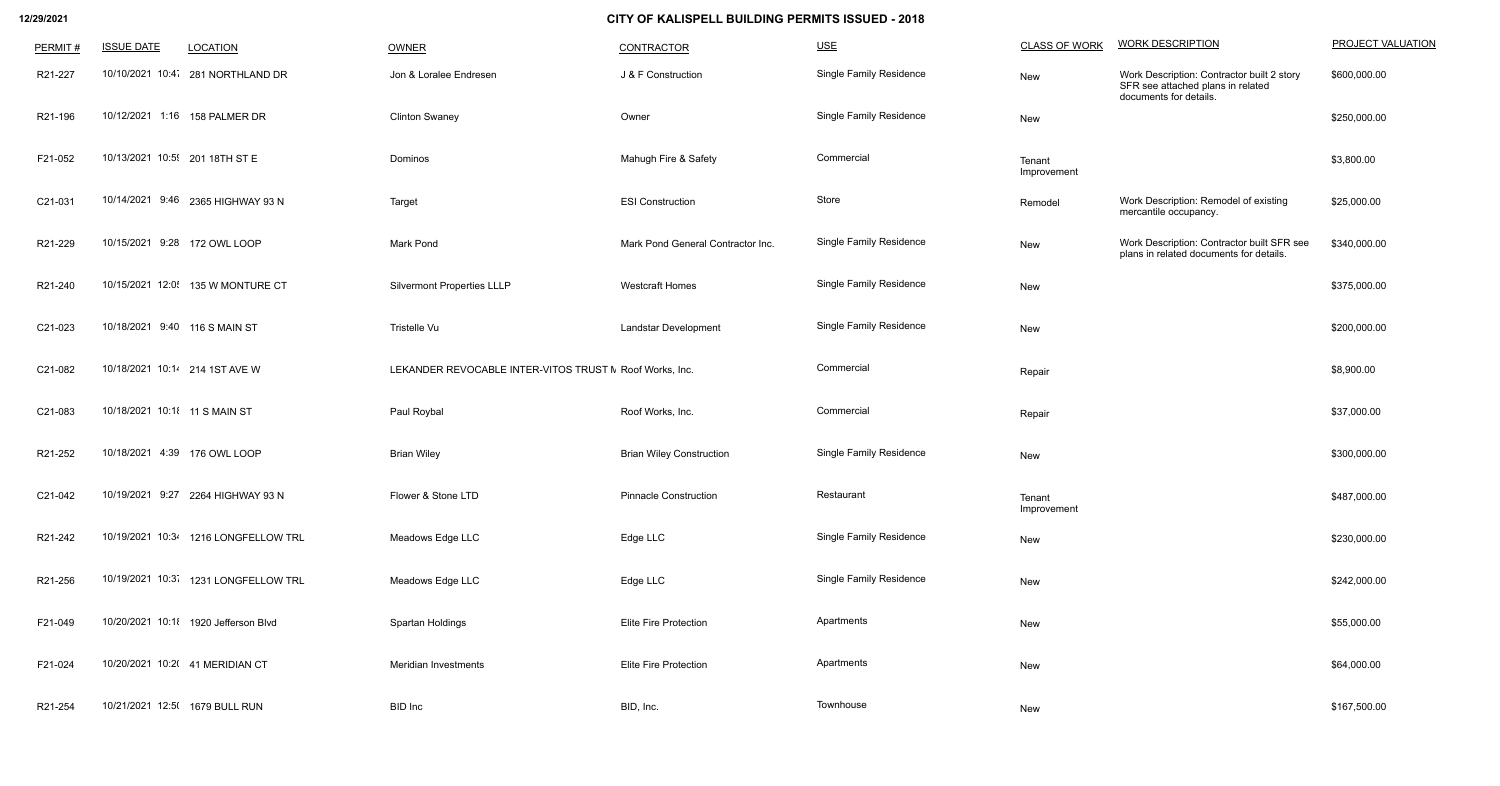| PERMIT# | <b>ISSUE DATE</b>              | <b>LOCATION</b>                    | OWNER                         | <b>CONTRACTOR</b>            | $USE$                          | <b>CLASS OF WORK</b> | <b>WORK DESCRIPTION</b>                                                                                                                                | PROJECT VALUATION |
|---------|--------------------------------|------------------------------------|-------------------------------|------------------------------|--------------------------------|----------------------|--------------------------------------------------------------------------------------------------------------------------------------------------------|-------------------|
| R21-253 | 10/21/2021 12:5                | 1681 BULL RUN                      | <b>BID</b> Inc                | BID, Inc.                    | Townhouse                      | New                  |                                                                                                                                                        | \$167,500.00      |
| C21-080 | 10/21/2021 1:58 141 S Main St  |                                    | Kimberly Crum Revocable Trust | The Painters Express         |                                |                      |                                                                                                                                                        | \$2,500.00        |
| R21-138 | 10/22/2021 11:00 232 KARA DR   |                                    | <b>Trent Massie</b>           | Owner                        | <b>Single Family Residence</b> | New                  | Work Description: Owner built 3 bed 3 bath<br>2 story SFR with an attached 2 bay garage.<br>Engineering required, see plans in related<br>documents.   | \$350,000.00      |
| R21-223 |                                | 10/25/2021 12:46 208 PALMER DR     | Owl Corporation               | Owl Corporation              | Townhouse                      | New                  |                                                                                                                                                        | \$120,000.00      |
| R21-224 |                                | 10/25/2021 12:49 210 PALMER DR     | <b>Owl Corporation</b>        | Owner                        | Townhouse                      | <b>New</b>           |                                                                                                                                                        | \$120,000.00      |
| R21-220 |                                | 10/25/2021 2:34 1113 2ND AVE E     | Logan Harmon                  | Owner                        | Garage/Carport                 | New                  | Work Description: Addition to existing<br>garage.                                                                                                      | \$13,000.00       |
| R21-225 |                                | 10/27/2021 10:3' 403 1/2 2ND AVE W | Montana SD Partners           | Latigo Creek Construction    | Residential                    | Remodel              |                                                                                                                                                        | \$75,500.00       |
| C21-079 | 10/27/2021 11:13 318 S MAIN ST |                                    | Montana Fig                   | <b>Amazing Painting</b>      |                                |                      | Work Description: Exterior paint and awning<br>replacement to 318 S Main St (Contributing<br>building) and 314 S Main St<br>(Noncontributing building) | \$500.00          |
| C20-084 |                                | 10/28/2021 3:33 430 STILLWATER RD  | 430 Stillwater Road LLC       | <b>TW Clark Construction</b> | Apartments                     | New                  | Work Description: Build a 24 unit, 3 story<br>apartment building.                                                                                      | \$2,800,000.00    |
| C20-086 |                                | 10/28/2021 3:34 440 STILLWATER RD  | 430 Stillwater Road LLC       | <b>TW Clark Construction</b> | Apartments                     | New                  | Work Description: Build a 36 unit 3 story<br>apartment building.                                                                                       | \$4,200,000.00    |
| C20-087 |                                | 10/28/2021 3:34 450 STILLWATER RD  | 430 Stillwater Road LLC       | <b>TW Clark Construction</b> | Apartments                     | New                  | Work Description: Build a 36 unit 3 story<br>apartment building.                                                                                       | \$4,200,000.00    |
| C20-088 | 10/28/2021 3:34                | 1065 Savannah Road                 | 430 Stillwater Road LLC       | <b>TW Clark Construction</b> | Apartments                     | New                  | Work Description: Build a 24 unit 3 story<br>apartment building.                                                                                       | \$2,800,000.00    |
| C20-089 | 10/28/2021 3:34                | 1061 Savannah Road                 | 430 Stillwater Road LLC       | <b>TW Clark Construction</b> | Apartments                     | New                  | Work Description: Build a 24 unit 3 story<br>apartment building.                                                                                       | \$2,800,000.00    |
| C20-090 | 10/28/2021 3:35                | 1051 Savannah Road                 | 403 Stillwater Road LLC       | <b>TW Clark Construction</b> | Apartments                     | New                  | Work Description: Build a 24 unit 3 story<br>apartment building.                                                                                       | \$2,800,000.00    |
| C20-091 | 10/28/2021 3:35                | 1031 Savannah Road                 | 430 Stillwater Road LLC       | <b>TW Clark Construction</b> | Apartments                     | New                  | Work Description: Build a 24 unit 3 story<br>apartment building.                                                                                       | \$2,800,000.00    |
| C20-092 |                                | 10/28/2021 3:35 1041 Savannah Road | 430 Stillwater Road LLC       | <b>TW Clark Construction</b> | Commercial                     | New                  | Work Description: Build a single story mixed                                                                                                           | \$250,000.00      |

| <b>CLASS OF WORK</b> | <b>WORK DESCRIPTION</b>                                                                                                                                | PROJECT VALUATI |
|----------------------|--------------------------------------------------------------------------------------------------------------------------------------------------------|-----------------|
| <b>New</b>           |                                                                                                                                                        | \$167,500.00    |
|                      |                                                                                                                                                        | \$2,500.00      |
| <b>New</b>           | Work Description: Owner built 3 bed 3 bath<br>2 story SFR with an attached 2 bay garage.<br>Engineering required, see plans in related<br>documents.   | \$350,000.00    |
| <b>New</b>           |                                                                                                                                                        | \$120,000.00    |
| <b>New</b>           |                                                                                                                                                        | \$120,000.00    |
| <b>New</b>           | Work Description: Addition to existing<br>garage.                                                                                                      | \$13,000.00     |
| Remodel              |                                                                                                                                                        | \$75,500.00     |
|                      | Work Description: Exterior paint and awning<br>replacement to 318 S Main St (Contributing<br>building) and 314 S Main St<br>(Noncontributing building) | \$500.00        |
| <b>New</b>           | Work Description: Build a 24 unit, 3 story<br>apartment building.                                                                                      | \$2,800,000.00  |
| New                  | Work Description: Build a 36 unit 3 story<br>apartment building.                                                                                       | \$4,200,000.00  |
| <b>New</b>           | Work Description: Build a 36 unit 3 story<br>apartment building.                                                                                       | \$4,200,000.00  |
| <b>New</b>           | Work Description: Build a 24 unit 3 story<br>apartment building.                                                                                       | \$2,800,000.00  |
| <b>New</b>           | Work Description: Build a 24 unit 3 story<br>apartment building.                                                                                       | \$2,800,000.00  |
| <b>New</b>           | Work Description: Build a 24 unit 3 story<br>apartment building.                                                                                       | \$2,800,000.00  |
| <b>New</b>           | Work Description: Build a 24 unit 3 story<br>apartment building.                                                                                       | \$2,800,000.00  |
| <b>New</b>           | Work Description: Build a single story mixed<br>use clubhouse building associated with a<br>new apartment complex.                                     | \$250,000.00    |
|                      |                                                                                                                                                        |                 |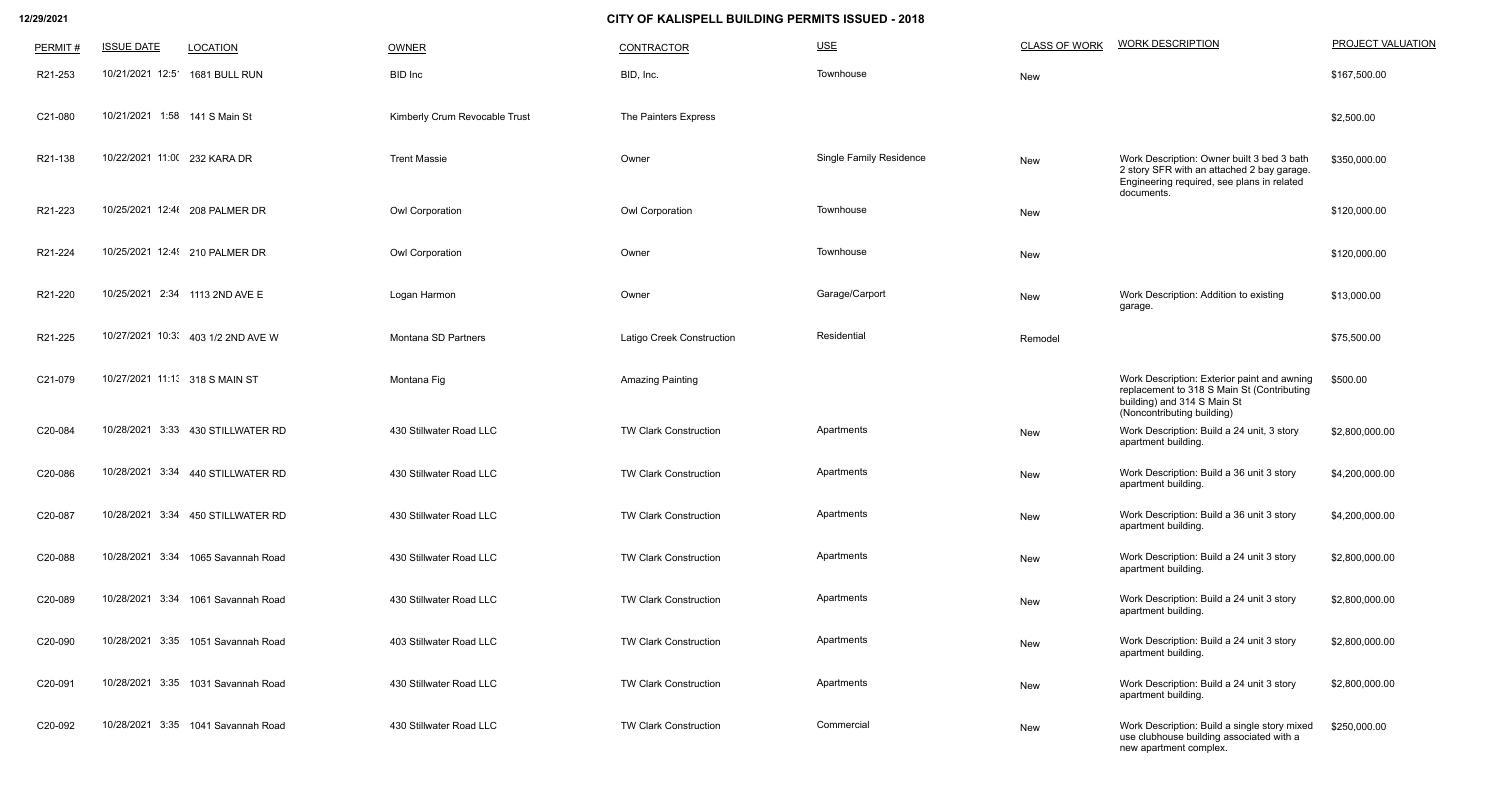| PERMIT# | <b>ISSUE DATE</b>               | <b>LOCATION</b>                           | <b>OWNER</b>                      | <b>CONTRACTOR</b>                 | $USE$                          | <b>CLASS OF WORK</b> | <b>WORK DESCRIPTION</b>                                                                     | <b>PROJECT VALUATION</b> |
|---------|---------------------------------|-------------------------------------------|-----------------------------------|-----------------------------------|--------------------------------|----------------------|---------------------------------------------------------------------------------------------|--------------------------|
| R21-270 | 10/29/2021 2:56 1301 2nd ST W   |                                           | Denae Weimer                      | Owner                             | Duplex                         | Addition             |                                                                                             | \$48,000.00              |
| R21-261 |                                 | 11/2/2021 8:57: (126 NORTHERN LIGHTS BLVD | <b>Mike Casey</b>                 | Owner                             | Residential                    | Remodel              |                                                                                             | \$3,000.00               |
| R21-205 |                                 | 11/3/2021 9:43:2 179 SILVERTIP TRL        | <b>Westcraft Homes</b>            | <b>Westcraft Homes</b>            | <b>Single Family Residence</b> | New                  |                                                                                             | \$275,000.00             |
| R21-246 |                                 | 11/3/2021 9:45: 175 W MONTURE RDG         | <b>Silvermont Properties LLLP</b> | <b>Westcraft Homes</b>            | <b>Single Family Residence</b> | New                  |                                                                                             | \$375,000.00             |
| R21-215 |                                 | 11/4/2021 8:30:( 521 SPARROW RD           | The Village at Eagle Valley Ranch | <b>Graylee Enterprises</b>        | <b>Single Family Residence</b> | New                  |                                                                                             | \$225,000.00             |
| F21-030 | 11/4/2021 9:55: 290 N Main St   |                                           | <b>Flathead County</b>            | Ashby Fire Protection Inc         | Commercial                     | Remodel              |                                                                                             | \$136,000.00             |
| R21-257 |                                 | 11/4/2021 4:17: 119 GROUSE HAVEN WAY      | <b>Silvermont Properties LLLP</b> | <b>Westcraft Homes</b>            | <b>Single Family Residence</b> | New                  |                                                                                             | \$325,000.00             |
| R21-206 | 11/4/2021 4:20:1                | 167 SILVERTIP TRL                         | <b>Westcraft Homes Inc</b>        | <b>Westcraft Homes</b>            | <b>Single Family Residence</b> | New                  |                                                                                             | \$275,000.00             |
| R21-268 |                                 | 11/5/2021 2:46: 350 5TH AVE WN            | <b>Lindsay Bowen</b>              | Owner                             |                                |                      |                                                                                             | \$1,500.00               |
| R21-258 | 11/5/2021 4:18:4 555 1ST AVE EN |                                           | Kory & Crystal Dahlman            | <b>Todd Erickson Construction</b> | <b>Single Family Residence</b> | Remodel              | Work Description: Existing garage<br>converting to master bedroom and minor<br>remodel.     | \$25,000.00              |
| R21-230 | 11/8/2021 9:43:2 509 RAVEN LN   |                                           | The Village at Eagle Valley Ranch | <b>Graylee Enterprises</b>        | <b>Single Family Residence</b> | New                  |                                                                                             | \$250,000.00             |
| C21-064 |                                 | 11/15/2021 12:22 195 COMMONS LOOP         | <b>Ronald Potthoff</b>            | Owner                             | Commercial                     | Remodel              | Work Description: Remodel of existing<br>space to create a B occupancy shake & tea<br>shop. | \$20,000.00              |
| C21-067 |                                 | 11/17/2021 3:38 2000 HIGHWAY 93 S         | Whitefish Credit Union            | <b>Martel Construction</b>        | Offices                        | New                  | Work Description: Build new two story office<br>building.                                   | \$5,000,000.00           |
| R21-259 |                                 | 11/19/2021 12:18 134 SAGE GROUSE WAY      | <b>Silvermont Properties LLLP</b> | <b>Westcraft Homes</b>            | <b>Single Family Residence</b> | New                  | Work Description: Willow 3 car option<br>master set                                         | \$325,000.00             |
| R21-218 |                                 | 11/24/2021 10:25 715 11TH AVE W           | Robert and Susan Jacobson         | Owner                             | <b>Single Family Residence</b> | Repair               |                                                                                             | \$45,000.00              |
| C21-091 |                                 | 11/24/2021 10:42 2405 HIGHWAY 93 N        | Rocky Mtn Bank                    | <b>Schrock Commercial Roofing</b> | Bank                           | Repair               |                                                                                             | \$68,724.00              |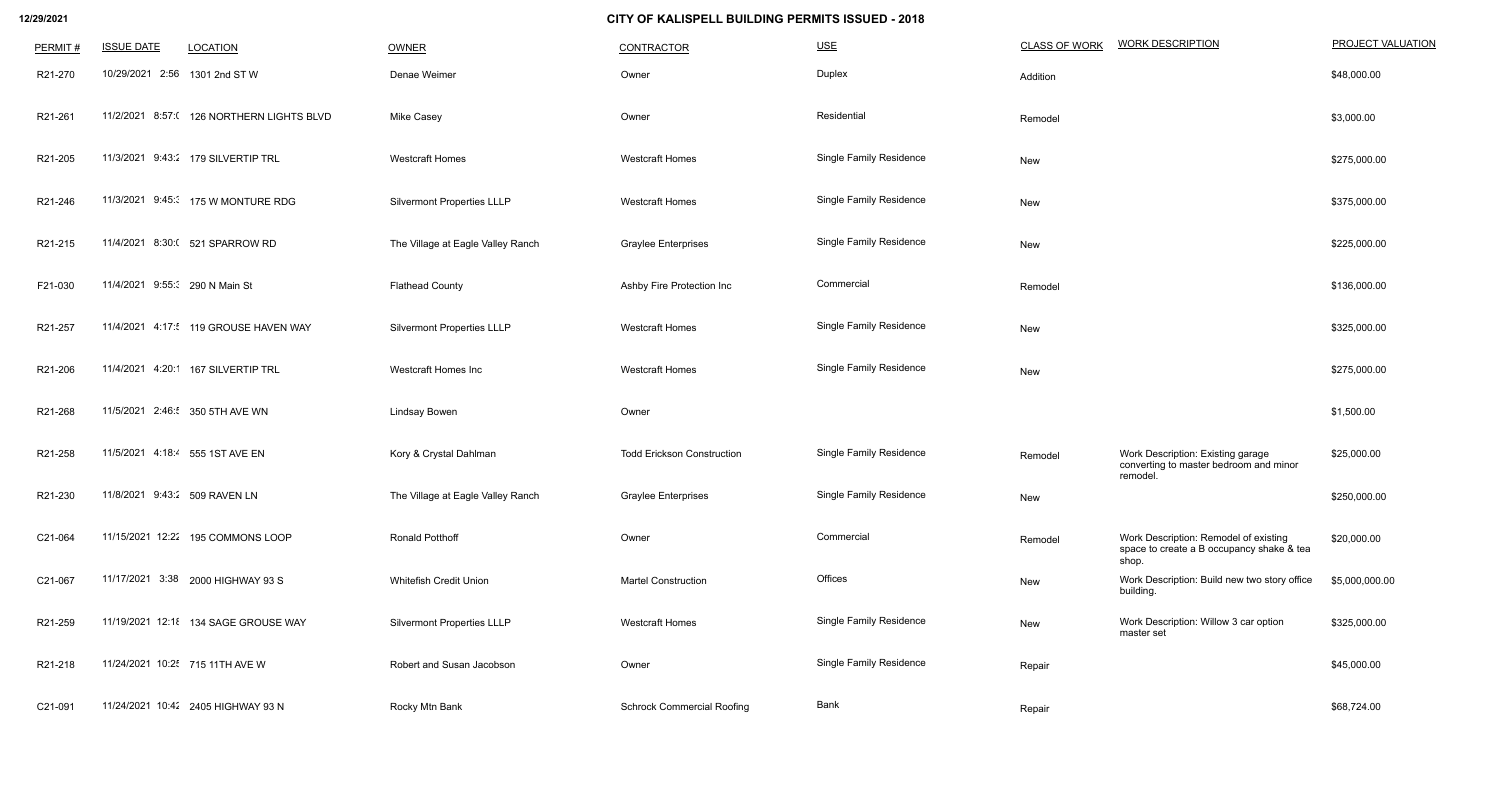| PERMIT# | <b>ISSUE DATE</b>             | <b>LOCATION</b>                    | <b>OWNER</b>                                                           | <b>CONTRACTOR</b>                     | $USE$                          | <b>CLASS OF WORK</b> | <b>WORK DESCRIPTION</b>                                                                                                                                | PROJECT VALUATION |
|---------|-------------------------------|------------------------------------|------------------------------------------------------------------------|---------------------------------------|--------------------------------|----------------------|--------------------------------------------------------------------------------------------------------------------------------------------------------|-------------------|
| R21-260 |                               | 11/24/2021 1:33 127 OWL LOOP       | <b>Strods Blanton Investments</b>                                      | <b>Sapphire Construction Services</b> | <b>Single Family Residence</b> | New                  |                                                                                                                                                        | \$450,000.00      |
| C21-090 | 11/24/2021 1:42 116 S MAIN ST |                                    | Gia Thein Montana, LLC                                                 | Element Worx, Inc.                    | Commercial                     | Remodel              | Work Description: Remodel of existing<br>space to create nail salon.                                                                                   | \$400,000.00      |
| R21-262 |                               | 11/29/2021 11:19 123 E MONTURE RDG | <b>Silvermont Properties LLLP</b>                                      | <b>Westcraft Homes</b>                | <b>Single Family Residence</b> | New                  |                                                                                                                                                        | \$325,000.00      |
| C21-034 |                               | 11/29/2021 1:55 2105 3RD AVE E     | Layne Massie                                                           | Edge LLC                              | Apartments                     | New                  | Work Description: Build a 24 unit 3 story<br>apartment building.                                                                                       | \$2,500,000.00    |
| C21-085 | 11/29/2021 1:57               | 2015 3RD AVE E                     | Layne Massie                                                           | Edge LLC                              | Apartments                     | New                  | Work Description: Build a 24 unit 3 story<br>apartment building.                                                                                       | \$2,500,000.00    |
| C20-094 |                               | 11/29/2021 3:04 430 STILLWATER RD  | 430 Stillwater Road LLC                                                | <b>TW Clark Construction</b>          | Garage/Carport                 | New                  | Work Description: Build garages related to<br>apartment complex.                                                                                       | \$1,000,000.00    |
| R21-263 |                               | 11/30/2021 12:09 110 RUPPEL WAY    | <b>Westcraft Homes</b>                                                 | <b>Westcraft Homes</b>                | <b>Single Family Residence</b> | New                  | Work Description: Holly II standard plan see<br>plans in related documents for details.                                                                | \$300,000.00      |
| R21-181 |                               | 12/1/2021 3:11: 2195 BLACK BIRD LN | The Village at Eagle Valley Ranch                                      | <b>Graylee Enterprises</b>            | <b>Single Family Residence</b> | New                  |                                                                                                                                                        | \$250,000.00      |
| R21-280 |                               | 12/2/2021 11:22: 836 7TH AVE E     | Francesca diStefano                                                    | Owner                                 | <b>Single Family Residence</b> | Addition             |                                                                                                                                                        | \$30,000.00       |
| C21-035 |                               | 12/2/2021 2:51: 740 5TH AVE W      | Kalispell School District #5                                           | Owner                                 | Other                          | New                  |                                                                                                                                                        | \$500.00          |
| R21-272 |                               | 12/3/2021 11:20: 314 COTTAGE CT    | NorthWest Development Group, LLC                                       | Iron Star Construction                | <b>Single Family Residence</b> | New                  |                                                                                                                                                        | \$350,000.00      |
| R21-271 |                               | 12/3/2021 11:23: 228 COTTAGE DR    | Michael Douglas Anders & Nancy Jean Anders Join Iron Star Construction |                                       | <b>Single Family Residence</b> | New                  | Work Description: Contractor built 3 bed 3<br>bath two story SFR with an attached single<br>bay garage. See plans in related documents<br>for details. | \$350,000.00      |
| R21-282 |                               | 12/7/2021 8:50: 1682 BULL RUN      | <b>BID</b> Inc                                                         | BID, Inc.                             | Townhouse                      | Change Out           | Work Description: Master plans, see related<br>documents for details.                                                                                  | \$168,000.00      |
| R21-283 |                               | 12/7/2021 8:52: 1684 BULL RUN      | <b>BID</b> Inc                                                         | BID, Inc.                             | Townhouse                      | New                  | Work Description: Master plan, see related<br>documents for details.                                                                                   | \$168,000.00      |
| R21-274 |                               | 12/7/2021 8:56: 159 OWL LOOP       | Nedelko Milijasevic                                                    | BID, Inc.                             | <b>Single Family Residence</b> | New                  |                                                                                                                                                        | \$456,176.00      |
| R21-273 |                               | 12/7/2021 8:58:( 156 PALMER DR     | <b>BID</b> Inc                                                         | BID, Inc.                             | <b>Single Family Residence</b> | New                  | Work Description: Single story SFR see<br>plans in related documents for details.                                                                      | \$345,000.00      |